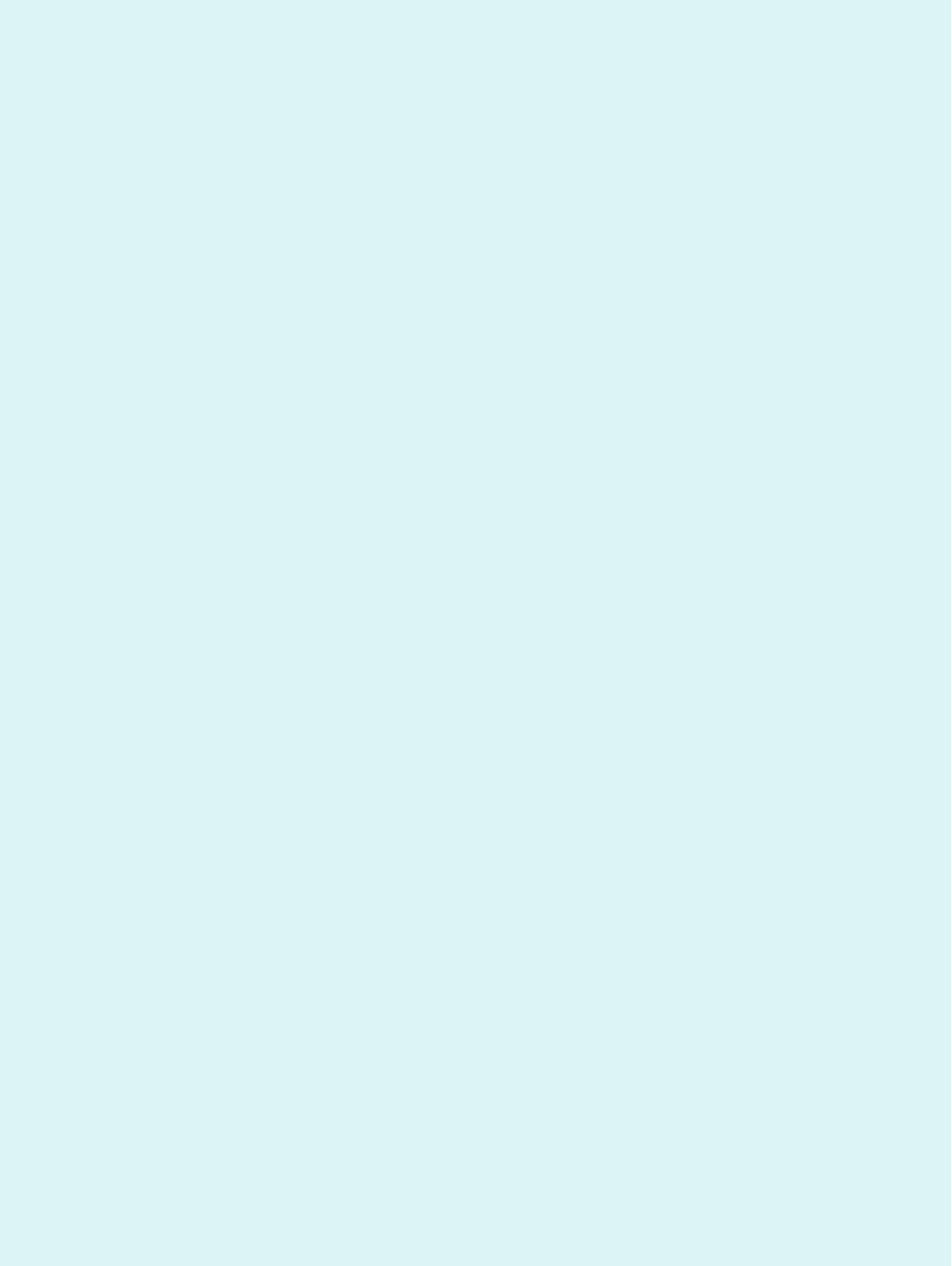

**INSTITUTE OF INTERNATIONAL FINANCE** 

# IIF BOARD OF DIRECTORS

#### CHAIRMAN

JOSEF ACKERMANN\* Chairman of the Management Board and the Group Executive Committee *Deutsche Bank AG*

#### VICE CHAIRMAN

#### ROBERTO E. SETUBAL\*

President and Chief Executive Officer *Itaú Unibanco Banco S/A*

Vice Chairman *Board of Itaú Unibanco Holding S/A*

#### VICE CHAIRMAN

#### FRANCISCO GONZÁLEZ\*

Chairman and Chief Executive Officer *BBVA*

#### VICE CHAIRMAN

RICK WAUGH\* President and Chief Executive Officer *Scotiabank*

### TREASURER

#### MARCUS WALLENBERG Chairman of the Board *SEB*

#### MS. SUZAN SABANCI DINCER

Chairman and Executive Board Member *Akbank T.A.S.*

#### MR. YANNIS S. COSTOPOULOS\*

Chairman of the Board of Directors *Alpha Bank A.E.*

#### MR. PETER WALLISON

Senior Fellow Financial Policy Studies *American Enterprise Institute*

#### MR. HASSAN EL SAYED ABDALLA

Vice Chairman and Managing Director *Arab African International Bank*

#### MR. MICHAEL SMITH

Chief Executive Officer *Australia and New Zealand Banking Group Limited* MR. WALTER BAYLY Chief Executive Officer *Banco de Crédito del Perú (BCP)*

#### MR. BAUDOUIN PROT\*

Chief Executive Officer *BNP Paribas*

#### MR. ROBERT P. KELLY\*

Chairman and Chief Executive Officer *BNY Mellon*

#### MR. VIKRAM PANDIT

Chief Executive Officer *Citigroup, Inc.*

#### MR. MARTIN BLESSING

Chairman of the Board of Managing Directors *Commerzbank AG*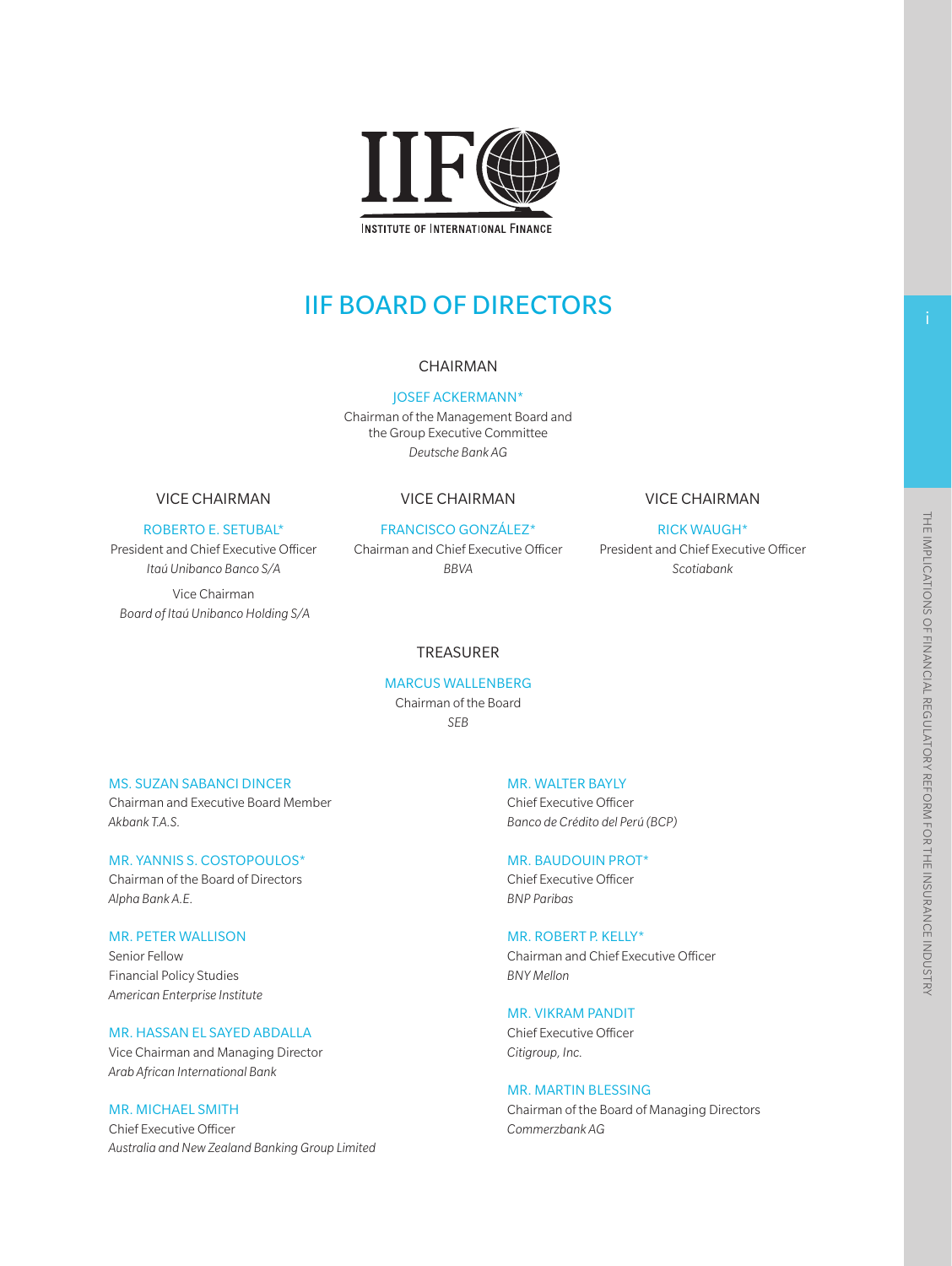#### MR. URS ROHNER Chairman of the Board of Directors *Credit Suisse Group AG*

MR. ANDREAS TREICHL Chairman of the Management Board and Chief Executive Officer *Erste Group Bank AG*

MR. GARY D. COHN President and Chief Operating Officer *Goldman, Sachs & Co.*

#### MR. DOUGLAS FLINT Group Chairman *HSBC Holdings plc*

MR. K. VAMAN KAMATH Chairman of the Board *ICICI Bank Ltd.*

#### MR. JIANG JIANQING Chairman of the Board of Directors and President

*Industrial and Commercial Bank of China*

MR. JAN HOMMEN Chairman of the Executive Board *ING Group*

### MR. CHARLES H. DALLARA (EX OFFICIO)\* Managing Director

*Institute of International Finance*

MR. CORRADO PASSERA Managing Director and Chief Executive Officer *Intesa Sanpaolo S.p.A.*

#### MR. JES STALEY

Chief Executive Officer *Investment Bank J.P. Morgan Chase & Co.*

#### MR. YOON-DAE EUH

Chairman *KB Financial Group Inc.*

#### MR. YASUHIRO SATO

President and Chief Executive Officer *Mizuho Corporate Bank,Ltd.*

#### MR. JAMES GORMAN

President and Chief Executive Officer *Morgan Stanley*

#### MR. IBRAHIM S. DABDOUB

Group Chief Executive Officer *National Bank of Kuwait*

#### MR. FRÉDÉRIC OUDÉA

Chairman and Chief Executive Officer *Société Générale*

#### MR. PETER SANDS

Group Chief Executive *Standard Chartered, PLC*

#### MR. WALTER B. KIELHOLZ Chairman of the Board of Directors

*Swiss Re Ltd.*

#### MR. NOBUO KUROYANAGI\*

Chairman *The Bank of Tokyo-Mitsubishi UFJ,Ltd.*

#### MR. OSWALD GRUEBEL Group Chief Executive Officer *UBS AG*

#### MR. MARTIN SENN Chief Executive Officer *Zurich Financial Services*

*\* Member of the Administrative and Nominations Committee*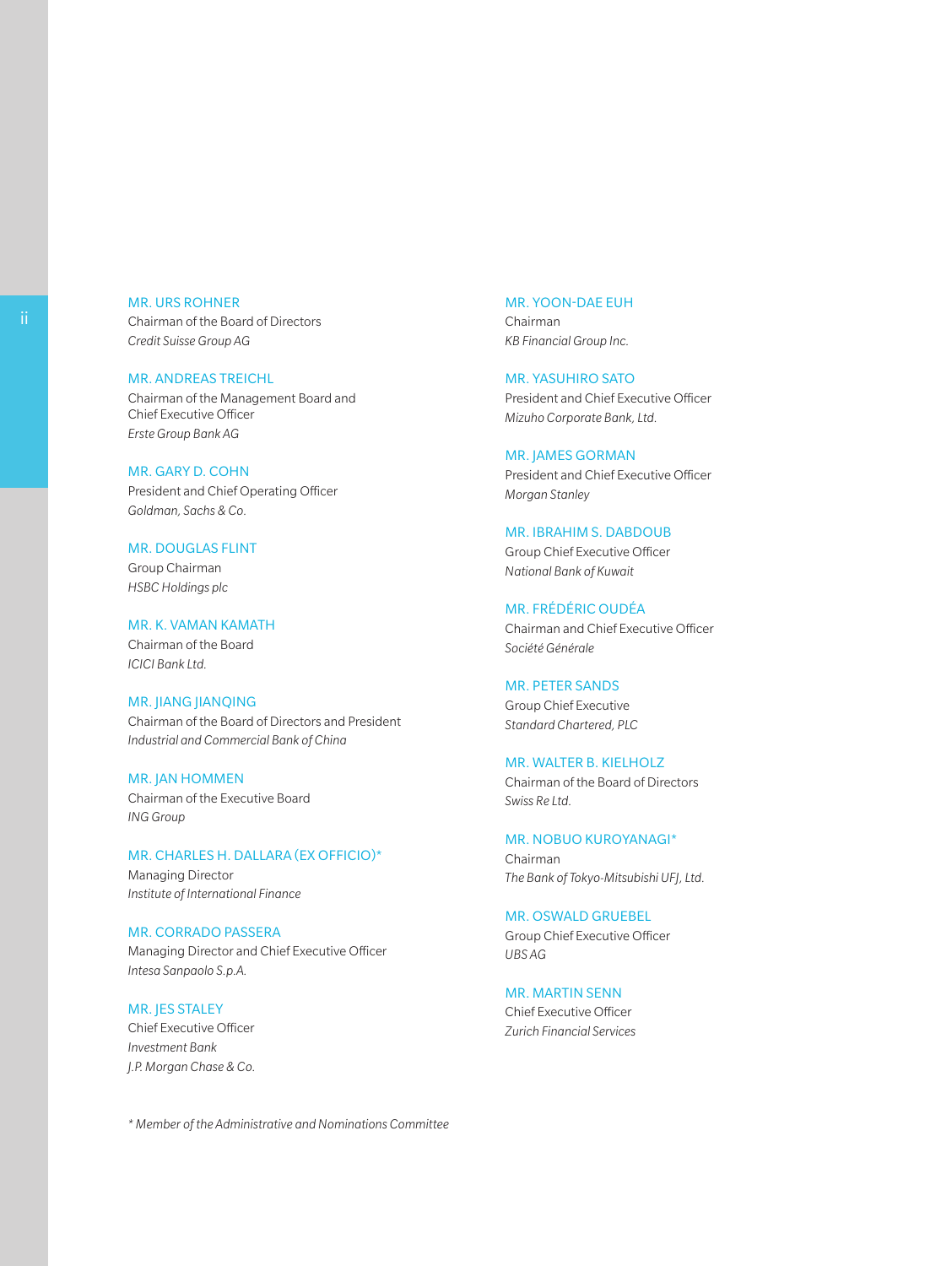

# **IIF INSURANCE WORKING GROUP**

#### CHAIRMAN

MR. WALTER KIELHOLZ Chairman of the Board of Directors *Swiss Re Ltd*

#### VICE CHAIRMAN

#### MR. MARTIN SENN

Chief Executive Officer *Zurich Financial Services*

MR. THOMAS WILSON

Chief Risk Officer *Allianz AG*

#### MS. ELISABETH HECKER

Group Regulatory Policy *Allianz AG*

MR. JOHN HELE

Chief Financial Officer *Arch Capital Group Ltd.*

#### MR. ROBIN SPENCER

Group Risk Officer *Aviva plc*

#### MR. NICK KITCHING

Head of Regulatory Policy Oversight *Aviva plc*

#### MR. GARY MILLER

Director of International Legal and Regulatory Affairs *Genworth Financial*

#### MR. MATTHEW LEONARD

Partner *Oliver Wyman*

#### MR. ALEXANDER NYREN

Senior Manager *Oliver Wyman*

#### MR. ALBERTO CORINTI

Director *Promontory Financial Group*

#### MR. BRYAN PICKEL

Vice President International Government Affairs, External Affairs *Prudential Financial, Inc*

#### MR. PHILIPPE BRAHIN

Managing Director Head Governmental Affairs/Risk Management *Swiss Re Ltd*

iii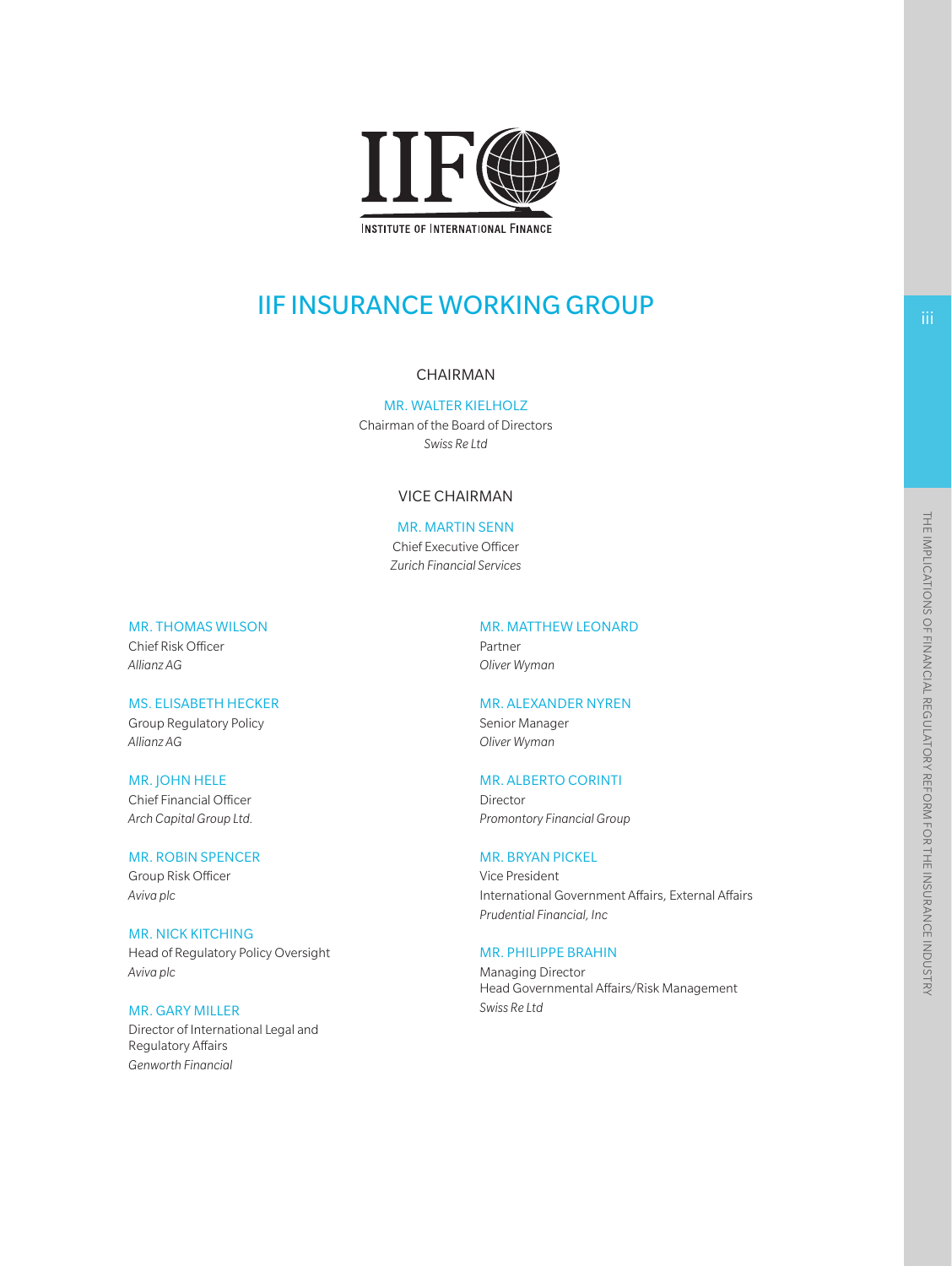#### MR. STANLEY TALBI

Executive Vice President Financial & Risk Management *MetLife*

#### MS. JACQUI PHILIPS

Director, European Government & Industry Relations *Metlife Europe ServicesLimited*

#### MR. PETER BUOMBERGER

Group Head of Government and Industry Affairs *Zurich Financial Services*

#### MR. DAVID COLE

Chief Risk Officer *Swiss Re Ltd*

#### MR. AXEL LEHMANN

Group Chief Risk Officer Member of Group Executive Committee *Zurich Financial Services*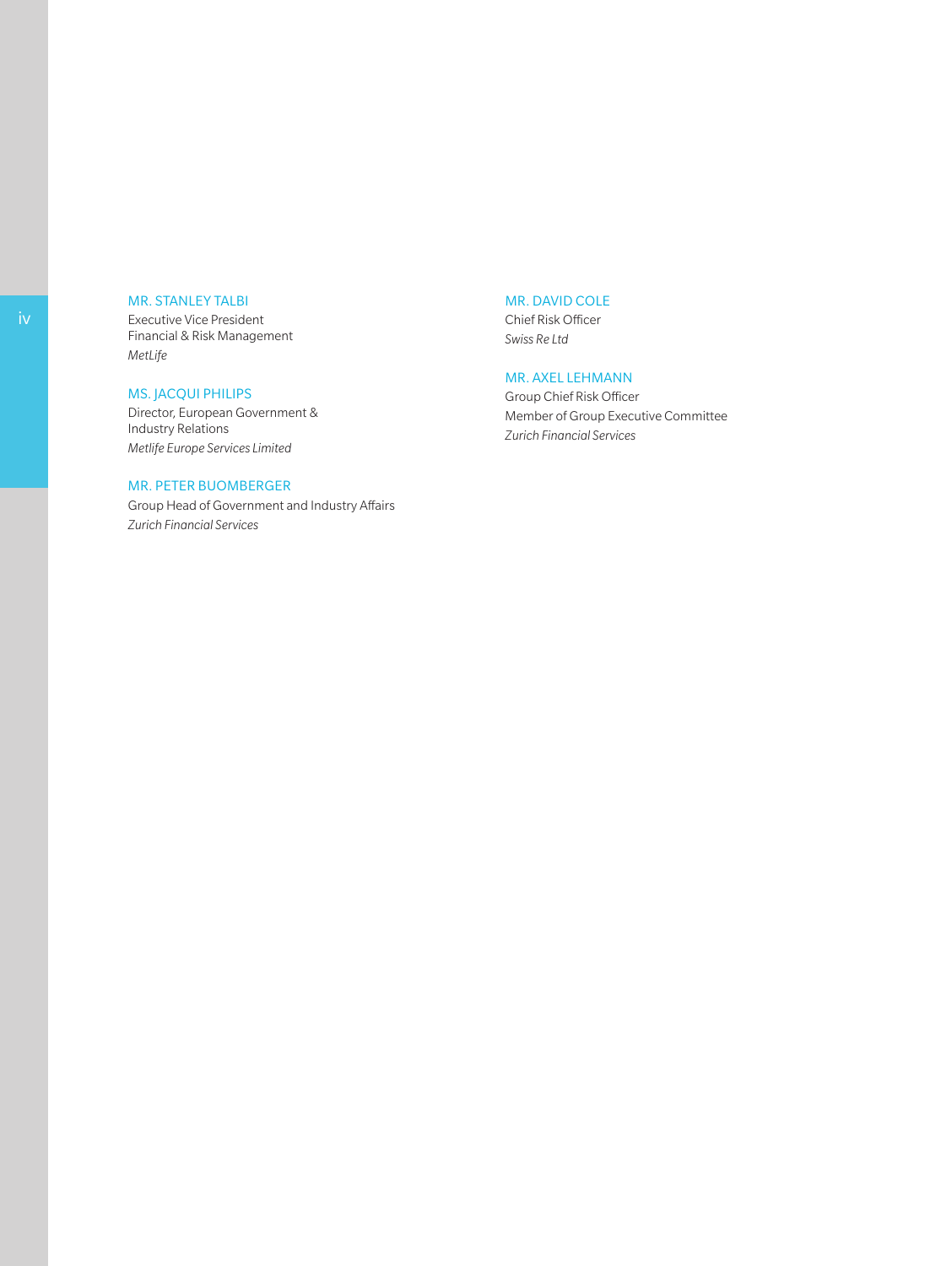# **Contents**

|    |                                   | <b>Executive Summary</b>                                               | $\overline{2}$ |  |  |  |
|----|-----------------------------------|------------------------------------------------------------------------|----------------|--|--|--|
| 1. | Introduction                      |                                                                        |                |  |  |  |
| 2. | A changing regulatory environment |                                                                        |                |  |  |  |
| 3. |                                   | Fundamental differences between insurers and banks                     | 5              |  |  |  |
|    | 3.1.                              | The core functions of insurance companies and banks                    | 5              |  |  |  |
|    | 3.2.                              | How are insurers' balance sheets different from those of banks?        | 6              |  |  |  |
|    |                                   | 3.2.1. Liabilities                                                     | 7              |  |  |  |
|    |                                   | 3.2.2. Assets                                                          | 7              |  |  |  |
|    |                                   | 3.2.3. Insolvency and resolution                                       | 8              |  |  |  |
|    | 3.3.                              | The prospects for coordination                                         | 9              |  |  |  |
| 4. |                                   | Varying treatment of assets across regimes                             | 10             |  |  |  |
|    | 4.1.                              | Corporate bonds                                                        | 11             |  |  |  |
|    | 4.2.                              | Sovereign debt                                                         | 12             |  |  |  |
|    | 4.3.                              | Residential mortgages                                                  | 13             |  |  |  |
|    | 4.4.                              | Implications of variations in capital charges: unintended consequences | 15             |  |  |  |
| 5. |                                   | Implications of Basel III for insurers                                 | 17             |  |  |  |
|    | 5.1.                              | Need for banks to raise capital                                        | 17             |  |  |  |
|    | 5.2.                              | Importance of insurers to bank capital raising                         | 17             |  |  |  |
|    | 5.3.                              | Insurer appetite                                                       | 17             |  |  |  |
|    | 5.4.                              | Insurers as investors in securitizations                               | 19             |  |  |  |
| 6. |                                   | Some conclusions on regulatory responses                               | 21             |  |  |  |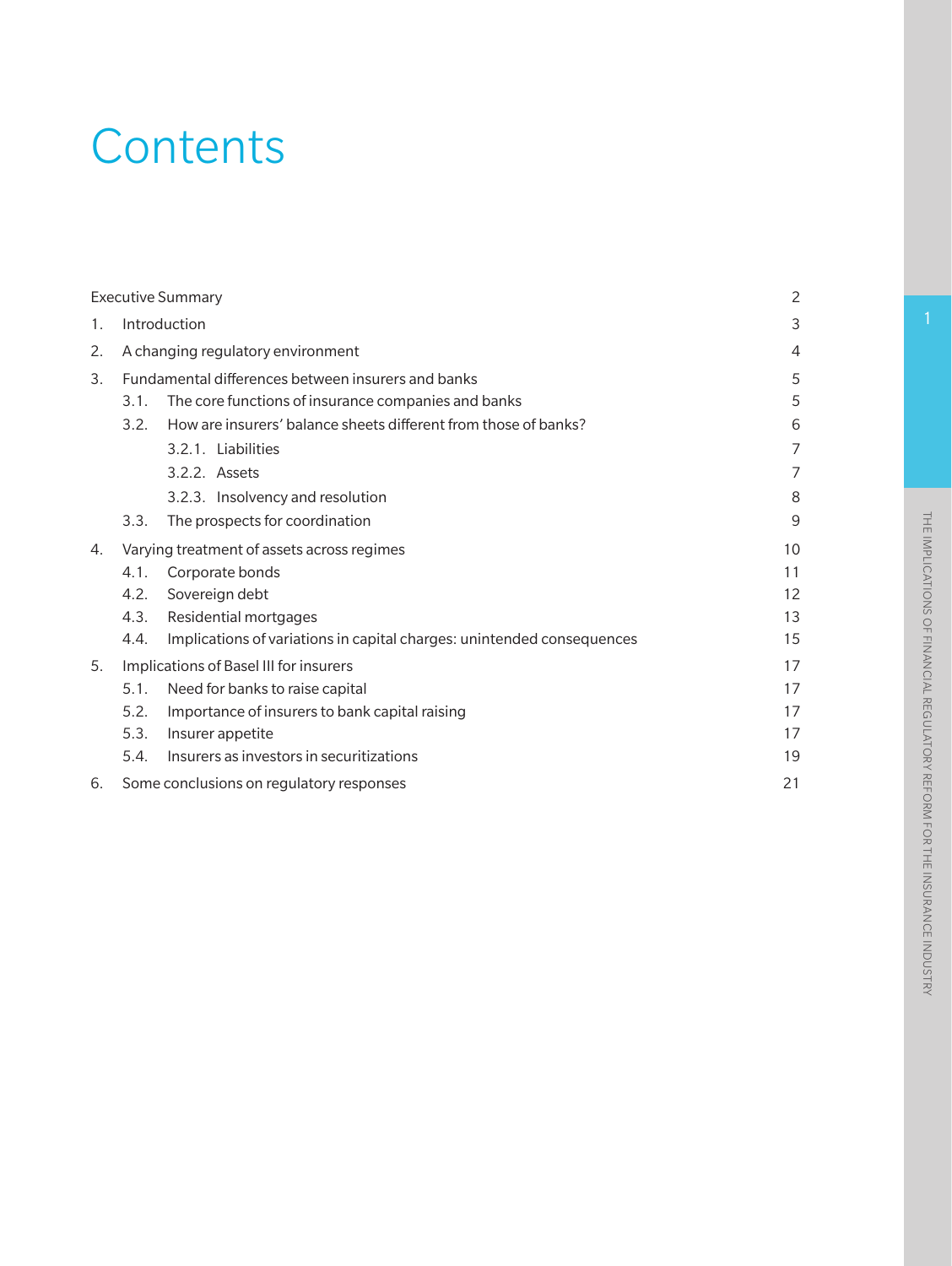# EXECUTIVE SUMMARY

International policy makers are developing new regulatory regimes aimed at ensuring enhanced financial stability in the post-financial crisis world. While the objectives of each of these regulatory initiatives are clear, the details and interdependencies need to be examined to determine their secondorder impacts. Intricacies of new regulations or inconsistencies between regimes could adversely impact risk management practices and cause distortions in the market. This paper focuses principally on the impact on the insurance industry of the new regimes of Solvency II for insurers in the European Union and Basel III for international banks.

The evolving details of the new regulatory regimes provide an opportunity to assess their potential impact on insurers in the European Union and the United States. This paper lays out several key areas which should be considered before the regulations are finalized.

- Banks and insurers, while both operating in the financial sector, differ greatly in fundamental purpose, business model, and risk profiles. As such, they should face regulatory requirements which are tailored to the needs and risks of their particular industries.
- Even where risks are similar in nature, the objectives of regulation may differ quite markedly as, for example, between banking and insurance. Accordingly, the emphasis of regulatory reform should be on cross-sectoral coordination rather than harmonization. Sector-specific regulation needs to take into account the important differences between banking and insurance, in terms of business models, risk profiles and the objectives of regulation.

• Banks will need significant increases in capital and long-term funding as a result of Basel III implementation. But the appetite among insurers, as institutional investors, for increased exposure to the banking industry is, at best, unclear. Regulatory requirements that create disincentives for holdings of certain asset types could adversely affect the insurer's traditional role as longterm investors.

To create effective regulation for the financial sector as a whole, regulators from different geographies and industries must collaborate closely. Each industry must be regulated separately to ensure that the specific risk profiles of firms are addressed. However, it is also necessary to adopt a comprehensive cross-sectoral perspective on regulation to ensure that unintended effects of regulations do not create additional risks. The developing concepts of macroprudential regulation and the increasing coordination provided through the FSB should go a long way to achieving these goals, if pursued in the right spirit.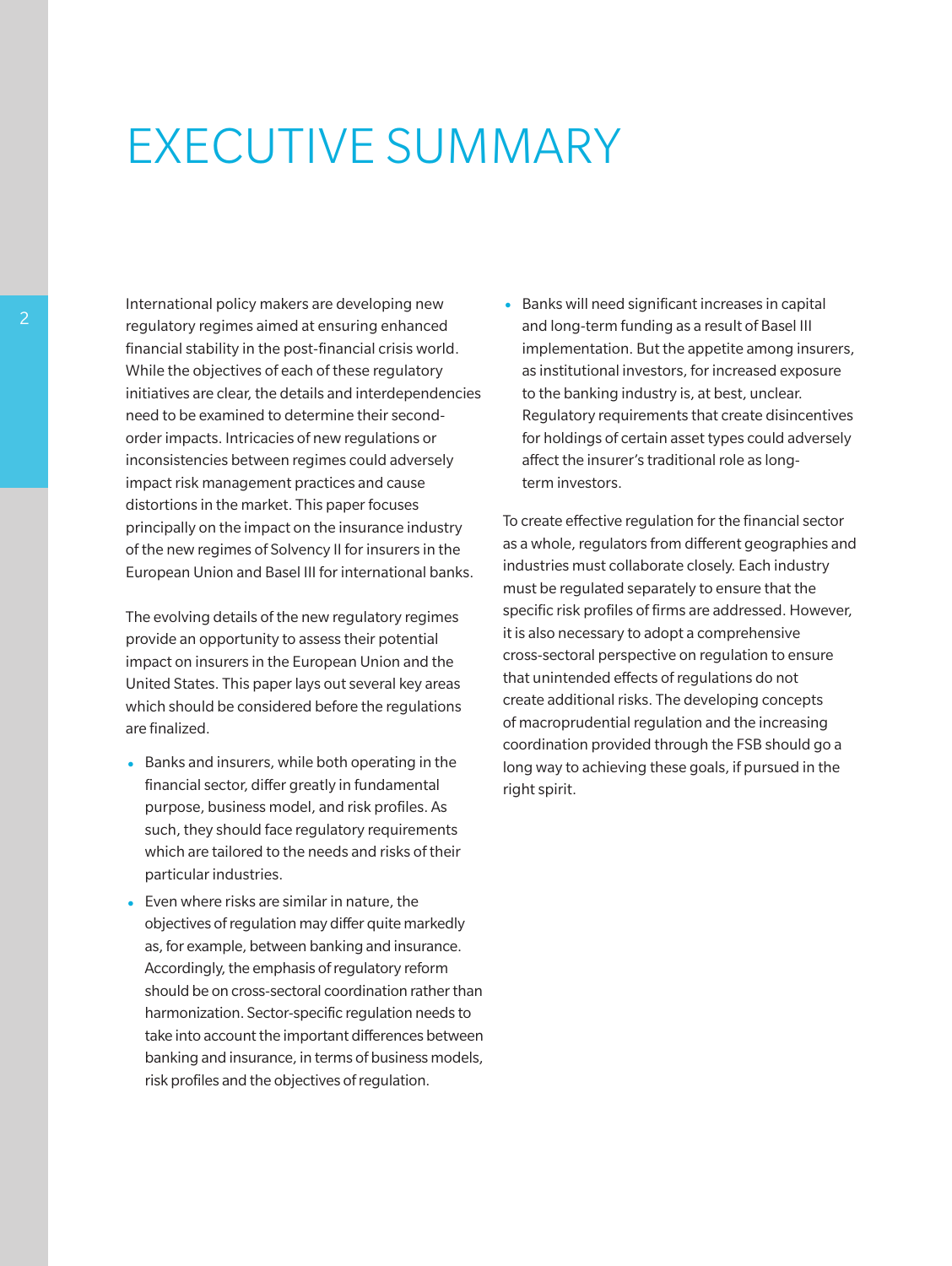# 1. INTRODUCTION

New financial regulations, including Solvency II and Basel III, will shape the financial world in the decades to come. Because of the interdependencies among the financial services sectors, changes to regulation in one sector or geography are likely to have wider impacts. The IIF and its members have prepared this paper to shed light on potential impacts on the insurance industry of regulatory reform occurring in both the insurance and banking sectors.

Regulators face a difficult balancing act. The industry reasonably expects regulation to be coherent and coordinated across sectors to the maximum extent possible. At the same time, it is important that regulation is properly attuned to the specific risks posed by business models in each sector. In general, where the economic substance of activities, their risks, and the objectives of regulation coincide, there is a strong case for harmonizing regulation across sectors. However these conditions will often not be met. Certain types of risk, such as insurance underwriting risk, are largely sector specific; even where risks are similar in nature, the objectives of regulation may differ quite markedly as, for example, between banking and insurance<sup>1</sup>.

For these reasons, the emphasis of cross-sectoral regulatory reform should be on coordination rather than harmonization. There are significant differences between banking and insurance, in terms of business models, risk profiles and the objectives of regulation. These need to be reflected in sector-specific regulation.

At the same time however, when regulations are developed independently, they will inevitably create differential incentives and unintended consequences. In formulating regulation in one sector, policymakers may make assumptions about the behavior of others. For example, the formulation of Basel III may make assumptions about the extent to which insurers would play a significant role in meeting new capital and funding requirements of banks. In reality, insurers already hold substantial amounts of bank paper, and their readiness to increase their exposures to banks, through conventional or innovative instruments, may be overstated. We welcome the recent report of the Committee on the Global Financial System (CGFS) that investigates how the new regulatory regimes may affect the fixed income strategies for insurers, including their role in providing long-term funding for banks<sup>2</sup>.

In developing new regulatory regimes it is also important to note that capital requirements are only one piece of the puzzle. Internal robust risk management in banks and insurers alike is the best defense against excessive risk taking. A comprehensive, globally coordinated system of insurance supervision is also necessary to arrive at a complete overview of the risk profile of insurers. Greater cross-sectoral coordination through the FSB and robust, internationally consistent macroprudential oversight will also be essential to spot emerging risk categories, which can then be addressed appropriately for each sector3.

<sup>1</sup> This report does not address in detail the specific issue of consolidated supervision of cross-sectoral groups, which is of course relevant in the context of the supervision of risk activities of a different nature.

<sup>2</sup> CGFS Paper No. 44, *Fixed income strategies of insurance companies and pension funds* (July 2011).

<sup>3</sup> These topics are addressed at greater depth in two IIF reports: *Macroprudential Oversight: An Industry Perspective* (July 2011) and *Achieving Effective Supervision: An Industry Perspective* (July 2011).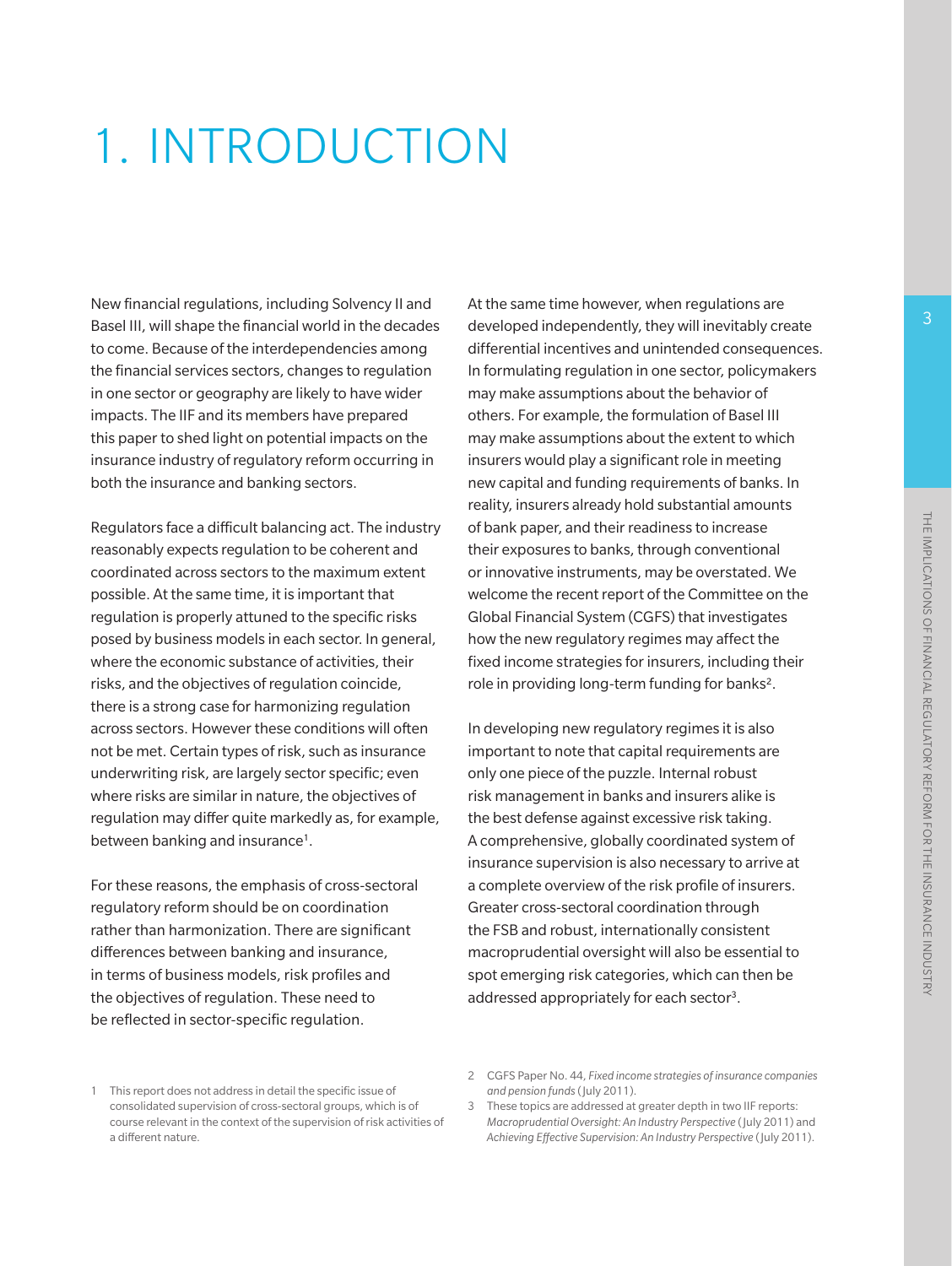# 2. A CHANGING REGULATORY ENVIRONMENT

The regulatory environment for both the insurance and banking sectors is currently in the process of major overhaul in a number of different jurisdictions. Solvency II, which has been in development for many years, will completely revamp insurance regulations in the European Union. Its inclusion of third-country equivalence provisions and a group supervision requirement will extend its influence and impact across the world. Switzerland has already established an economic risk-based capital regime for insurers, the Swiss Solvency Test can be seen as a precursor to Solvency II. The National Association of Insurance Commissioners (NAIC) has also undertaken a Solvency Modernization Initiative to revamp elements of the capital framework that applies to US insurers. Basel III, developed by the Basel Committee on Banking Supervision (BCBS) largely in response to the financial crisis, will also have significant capital and structural impacts for banks.

The focus of this paper will be on the potential effects of Solvency II and Basel III, with some mention of the NAIC and other American regulations. While the regulatory reach of Basel III is global, Solvency II is limited to the European Union. Because of the global nature of the financial markets, however, changes in any major regulatory system will have impacts of various magnitudes in all markets. The International Association of Insurance Supervisors (IAIS) is charged with fostering greater international convergence in the sector and will advance this process over time. Several other jurisdictions, including Canada, Australia, Japan, and South Africa, among many others, are also in the process of strengthening regulation of their insurance sectors. The effects of these changes will not be considered explicitly in this paper.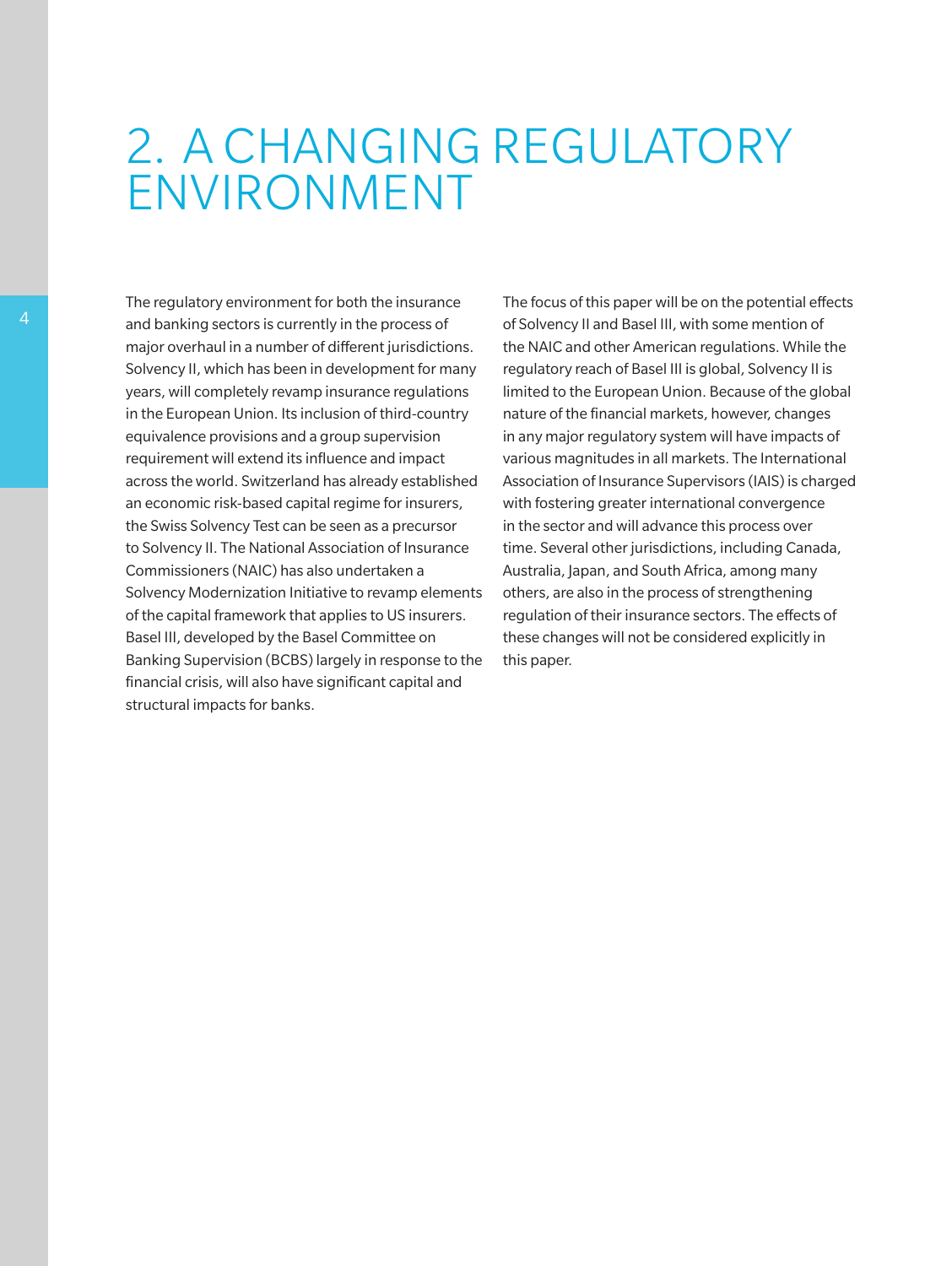# 3. FUNDAMENTAL DIFFERENCES BETWEEN INSURERS AND BANKS

To understand fully the implications of changes in regulation in the insurance and banking industries, an understanding of the roles each plays in the economy is essential.

# 3.1. THE CORE FUNCTIONS OF INSURANCE COMPANIES AND BANKS

An insurance contract involves the exchange of a fixed periodic or single premium payment against uncertain future claims payments conditional on the occurrence of a specified event. Insurers invest collected premium payments until claims become due. Insurers seek to match the maturity of assets to the expected maturity of liabilities and many choose to diversify their assets to reduce investment risk.

A core function of insurance companies is the pooling of risks assumed from a large number of policyholders. Risk pooling reduces the volatility of losses and thus allows insurers to cover the underlying risks with less capital than the aggregate amount of capital that would be needed if each firm or individual had to set aside precautionary savings against potential losses independently. The beneficial effects of risk pooling increases as the number of independent policyholders increase, allowing the insurer to benefit from greater diversification. Risk pooling thus frees capital for more productive uses, enhancing productivity and economic growth.

Risk pooling works best for exogenous insurance risks which are largely uncorrelated, such as natural hazards, fire, and individual mortality. A particular challenge is presented in the insurance of low frequency/high severity events such as natural catastrophes. In many cases, catastrophe risk cannot be efficiently insured at the national level, but instead requires very large risk pools that spread beyond national borders. Large (re)insurance groups thus play a role in global risk pooling.

Life insurance also functions as protection, estate planning, or a long-term investment vehicle for individuals in many countries. Products ensure that policyholders' families can remain solvent in the event of their death or that adequate and predictable provision can be made for retirement. Other products include other kinds of fixed payments including annuities.

The core functions of a bank, however, are to accept deposits, provide payment services and extend credit. Maturity transformation is inherent in this business model, as short-term liabilities (such as deposits) are typically used to fund long-term assets (e.g. corporate loans or home mortgages). Banks also benefit from risk pooling: by issuing a large number of individual credits, they are able to pool credit risk among a large number of borrowers.

In contrast to certain insurance risks, many of the financial risks assumed by banks (such as credit risk) may be correlated, in which case the risk pooling effect is dampened. This is particularly true in times of crisis. For this reason it is important that banks' regulation and risk-management practices include concentration limits.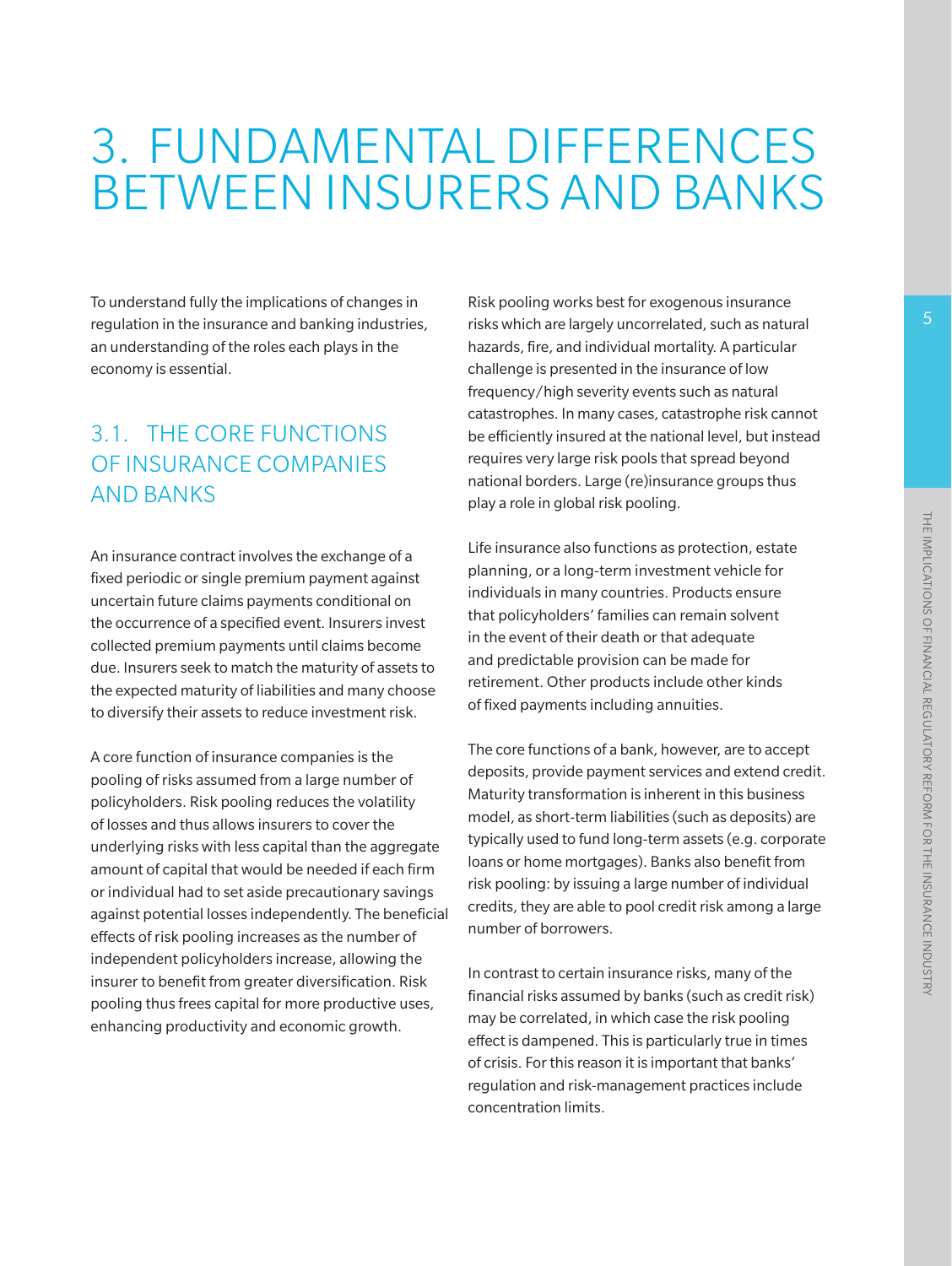

#### EXHIBIT 1: FINANCIAL ASSETS OF NON-BANK INSTITUTIONS, YEAR-END 2009

**Source:** Swiss Re, *sigma* "Insurance investment in a challenging global environment" No 5/2010

Insurers must pre-fund their expected liabilities through the establishment of reserves. These generally consist of financial market assets, making insurers one of the largest classes of institutional investors<sup>4</sup>. This exposes insurers to additional risks.

But differently from banks, insurers provide a stable source of long-term financial investment due to the nature of their liabilities. For example, life insurance products, such as annuities or whole life insurance, often have a very long contract period, ranging from 5 to 30 or more years.

By matching the maturity of assets to the long-term maturity profile of their liabilities, life insurers are particularly well placed to buy and hold long-term investments. Insurance investments are not funded through short-term liabilities and therefore do not rely on maturity transformation. This matching of maturities of assets and liabilities is a fundamental difference between the inherent business models of banks and insurers. This also means that, while it is possible for insurers to fail with potentially serious consequences, the characteristics of such failures are fundamentally different from those of banks as the lack of maturity transformation is less likely to cause a "run on the insurer."

# 3.2. HOW ARE INSURERS' BALANCE SHEETS DIFFERENT FROM THOSE OF BANKS?

Within the insurance business model described, insurers are subject to two fundamental types of risk: technical risk on the liability side and investment risk on the asset side of the balance sheet. While banks also face investment risk (typically characterized as credit risk) on the asset side, the primary liability risk is liquidity as liabilities fall due.

4 The top 1000 banks globally were estimated to have approximately \$96 TN in assets at year-end 2009. Source: *The Banker*, "Top 1000 World Banks 2010" 6 July, 2010.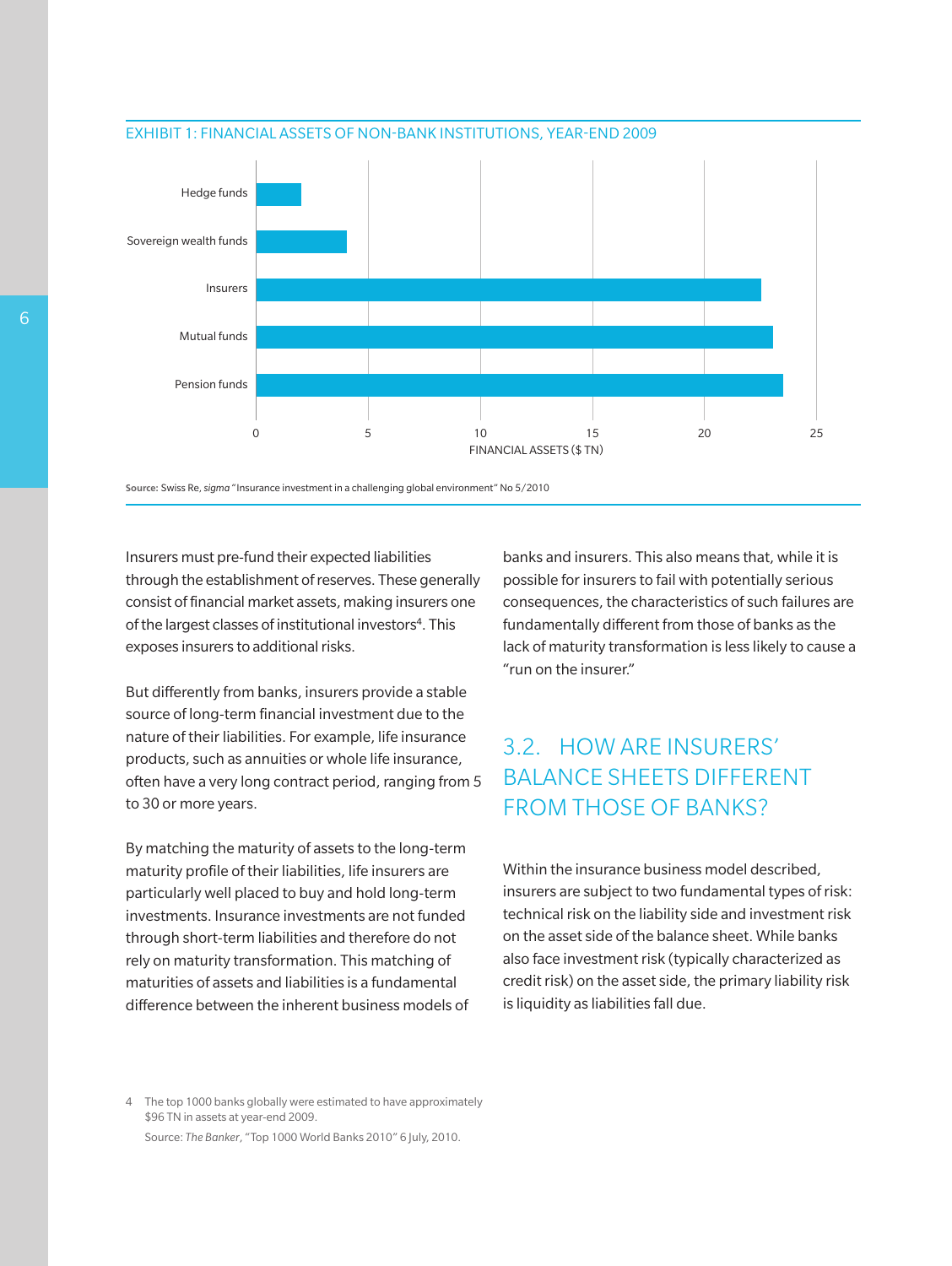### 3.2.1. LIABILITIES

The bulk of the liabilities on insurers' balance sheets consist of the monetized and discounted value of their promises to policyholders. Realization of these promises is conditional upon the occurrence of some covered event, such as accident, natural hazard or death. Claims on insurers are thus largely independent of the economic cycle but depend on the statistical distribution of the underlying risks.

Insurers are exposed to technical risk which arises from the uncertainty about the frequency and severity of future losses. They partially mitigate this risk by ceding parts of their risks to reinsurers. By assuming tail risk and pooling these risks on a global basis, reinsurance enhances the stability of primary insurers.

Insurers do not rely on short-term debt to a significant degree, nor do they traditionally accept deposits, but are predominantly pre-funded by premiums. Insurer liabilities are illiquid in nature and cannot be called at short notice, or, in the case of life insurance, only at a significant cost to policyholders and involving a cancellation fee period.

Conversely, banks' liabilities are traditionally deposit-based. Deposits may be a mix of transaction, savings, and time deposit accounts. These deposits are inherently liquid and therefore at risk of being called at any time or on short notice. In the event of a loss of confidence in a

bank, depositors can withdraw demand deposits without penalty, accelerating the decay of the bank's financial stability. Such a precipitate loss of liquidity is the basis of the classical "run" on a bank. As the recent crisis vividly demonstrated, liquidity effects can be far reaching. Short-term wholesale funding may also prove unstable as a crisis develops. Depending on circumstances, liquidity problems can spread contagiously among large, interconnected institutions.

## 3.2.2. ASSETS

Insurers hold assets to cover future claims by policyholders. Like any investor, insurers are exposed to uncertainty regarding the future return on their assets. Insurers can mitigate this investment risk by adopting a conservative investment strategy and by diversifying their assets broadly. Insurers manage the potential mismatch in the value and tenor of their assets and liabilities through asset-liability management (i.e. through matching the expected cash-flows from the liabilities with the cash-flows from assets). They are therefore generally "buy and hold" investors. As noted, however, the insurance business model does not rely on maturity transformation. In contrast, on banks' balance sheets, the largest single asset class is typically loans. These are not durationmatched with their funding source (liabilities), which generally consists in substantial part of demand deposits.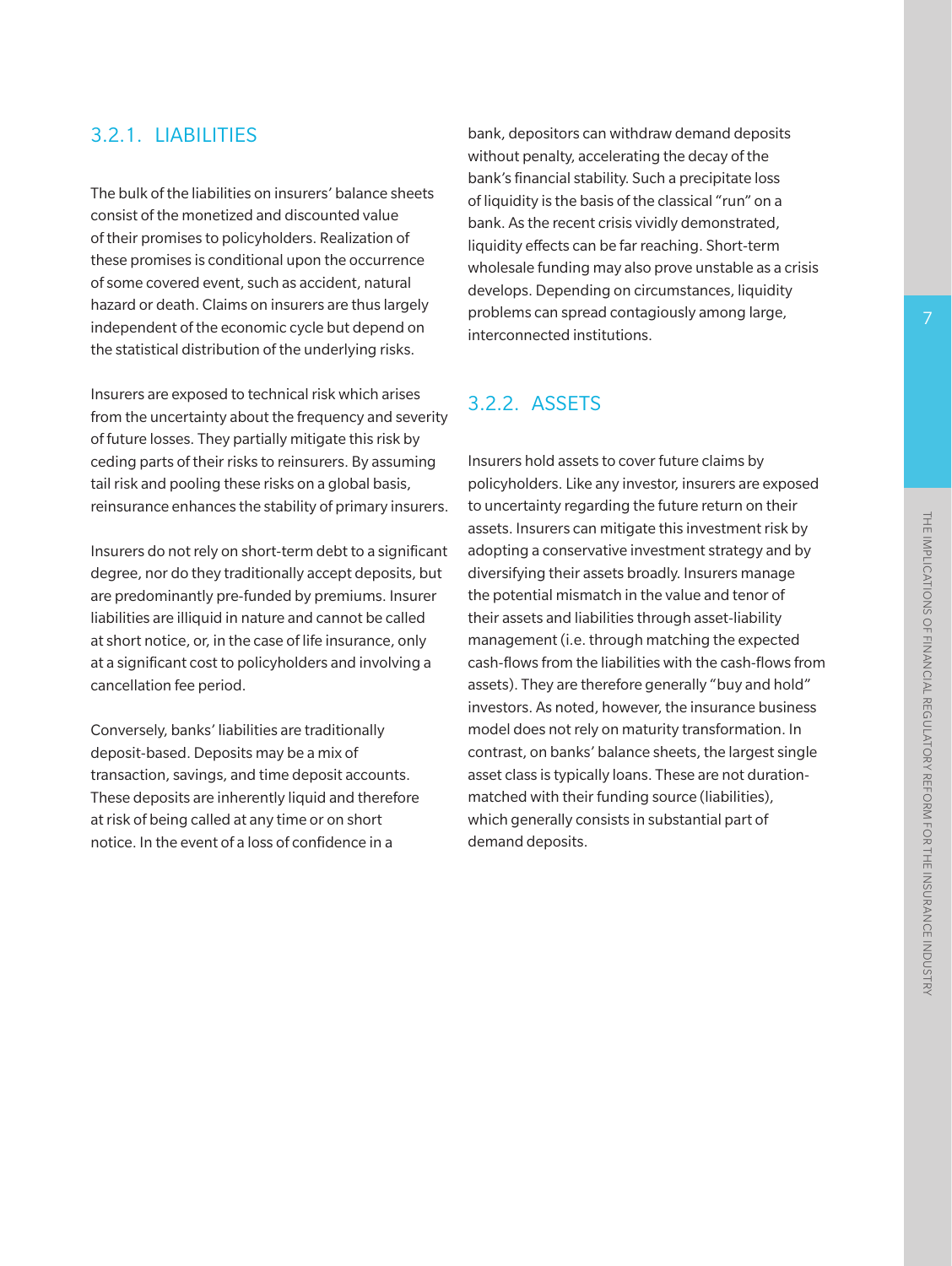



**Source:** For insurers, Swiss Re *sigma*, "Insurance investment in a challenging global environment" No 5/2010 for banks, European Central Bank statistics for credit institutions

### 3.2.3. INSOLVENCY AND RESOLUTION

As a result of the risks inherent in their businesses, insurers and banks will fail from time to time. This is an inevitable and necessary feature of any marketbased system. However, the nature of failures differs significantly between the two industries, largely because of the nature of their liabilities.

As an insurer's liabilities tend to be long-dated with restrictions on how and when they can be redeemed, an insurer would typically be expected to become insolvent (as a result, for example, of a shortfall in the value of its assets) long before it becomes illiquid. As a consequence, it can be unwound in an orderly manner over a long time horizon. Assets generally do not have to be sold immediately at reduced price to meet obligations, allowing the opportunity for these to recover over time5.

Bank failures occur much faster and have the scope to be more disorderly than insurance failures. As a bank's financial condition begins to deteriorate, liquidity and solvency issues can quickly become closely linked, potentially leading to a rapid failure. For this reason, regulators place particular emphasis on liquidity, both in "business as usual" and stressed conditions. Many countries have enacted special resolution arrangements for banks in the recognition that conventional bankruptcy frameworks are ill-suited to the fast-moving circumstances of bank failures. There is also a growing emphasis at the moment on "gone concern" capital instruments such as "bail in", which offer the prospect of deferring insolvency of banks for long enough to forestall some of the highly destabilizing features of precipitate failure.

<sup>5</sup> Notable exceptions are certain activities that are not considered part of the traditional insurance market that can pose a more precipitous risk when mismanaged, as evidenced during the financial crisis. The most material examples are financial guarantee, the writing of credit default swaps, and leveraged securities lending.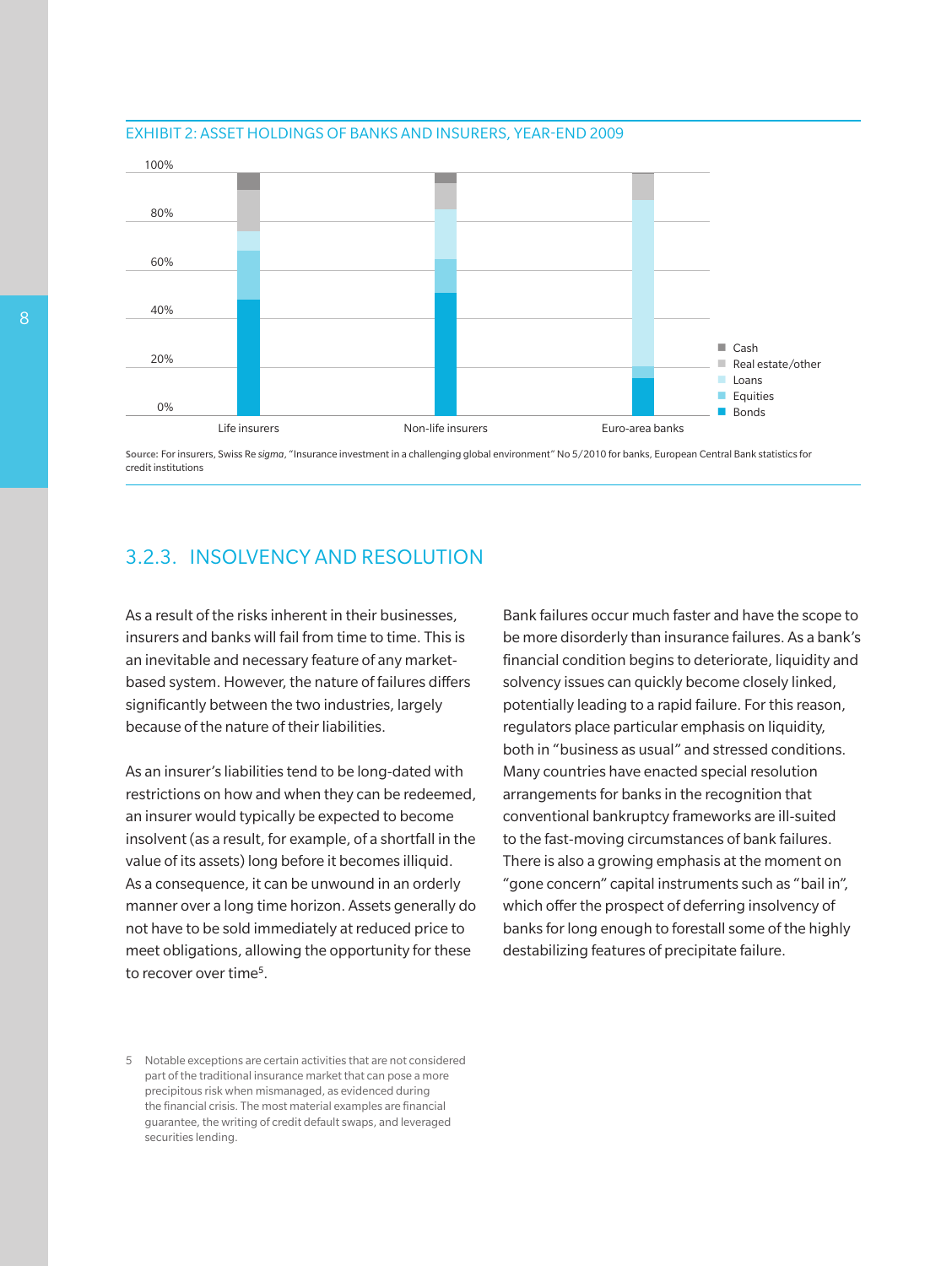Partly reflecting these considerations, the idea of "living wills" for banks has gained traction. These documents would provide a framework to guide regulators and resolution authorities in the event of a bank's resolution. The need for such documents stems from the complexities of bank resolutions and their time-sensitive nature. While there is a need for disaster and recovery planning for insurers as going concerns, there is no equivalent need for time-critical resolution plans.

The failure of an insurer may of course have serious consequences. The resolution of a cross-border insurance group may pose challenges which arise from differences in legal environments and potential conflicts of interest between regulatory authorities defending their national interests. The latter may result in litigation that increases both the cost of resolution and legal uncertainty for policyholders. However, insurance failures differ fundamentally from those of banks with respect to the causes, time horizon, scope of mitigating action and potential system-wide consequences. The policy response to such concerns needs to take such differences into account.

## 3.3. THE PROSPECTS FOR COORDINATION

As noted above, regulation of banking and insurance needs to recognize and be aligned with the fundamental differences in business models in the two sectors. These are most visible in the liability structures of the two sectors and the treatment of liquidity. These call for different supervisory approaches in a "going concern" context as well as radically different arrangements for insolvency and winding down.

On the asset side of balance sheets, however, there are some similarities between insurers and banks. Both sets of regulations therefore need to address some common risks and to address these in terms of comparable methodologies focusing on duration, probability of default, and loss given default.

Of particular interest from the point of view of coordination are banking-insurance conglomerates, or firms that are nominally insurers but engage in bank-like activities, particularly where these involve significant maturity transformation and/or potential systemic risks. In this case it is critical that consolidated supervision of such firms is sufficiently global and comprehensive in its scope to identify such developments and understand the risks created. Where a nominal insurer engages in banklike maturity transformation, regulation should be sufficiently functionally based to assure that risks are not overlooked and that "non-core" activities in the sector are subject to effective regulation. That in turn requires either that insurance supervisors have the necessary powers to regulate them or that some other functional regulator is available to do so within the structure of effective consolidated supervision. The development of systemic oversight regulation in some countries is intended in part to avoid the problem of such risks slipping through the cracks in supervision.

Above all, it is critically important that in formulating regulation for one sector, the potential spillover effects for others are understood and taken fully into account. The objective should not be to strive for harmonized regulation. Rather it should be to achieve regulation which is aligned with the risks posed by firms in the respective sectors but whose design is informed by these cross-sectoral effects. Insurance and banking regulation both affect each other. Both will be less effective if these linkages are insufficiently recognized.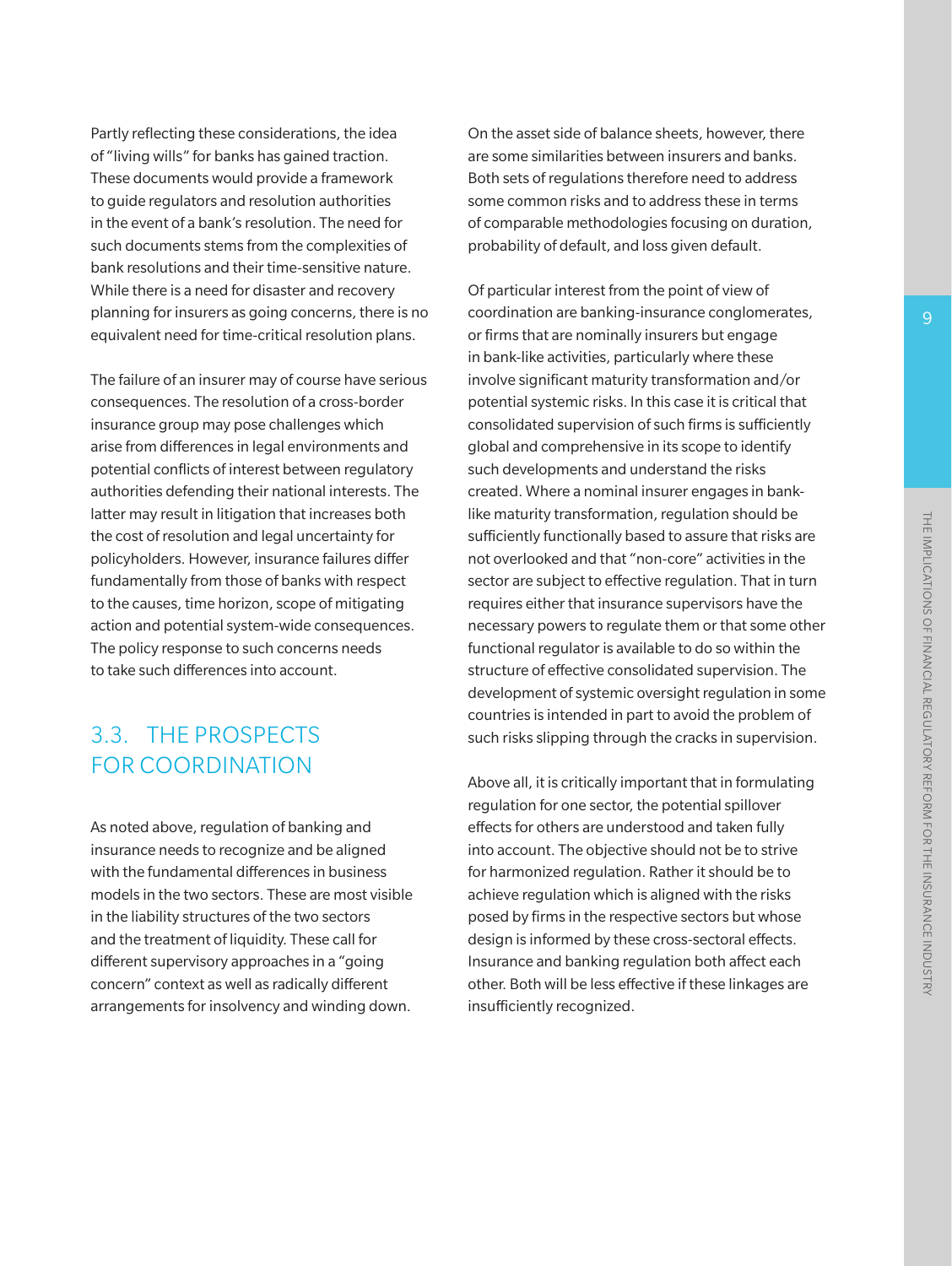# 4. VARYING TREATMENT OF ASSETS ACROSS REGIMES

While insurers and banks serve different purposes and operate under different business models, both play a significant role in global investment markets. The separate regulatory regimes being developed for banks, European insurers, and American insurers will create different incentives for asset holdings, largely reflecting the differing capital requirements in each. The different incentives created by the interactions of these regimes could be a cause for concern as they may increase the concentration of certain asset classes within sectors without an underlying economic rationale and potentially increase the scope of regulatory arbitrage. At the very least, these interactions need to be examined and understood.

Due to the different approaches to regulation and capital requirements, a direct "apples-to-apples" comparison of the regimes is difficult. Accordingly, the analysis below focuses on subsets of asset classes to compare how the regimes may affect the portfolio preferences of different companies. This analysis is intended to alert regulators to possible distortions that could result from the divergent capital regimes that are applied to different business models.

to different overall calibrations and capitalization requirements. For example, we have assumed that NAIC insurers hold 300% of the company action level, which is typical for an "A"-rated insurer, but actual targets vary. We have further assumed that banks and Solvency II insurers would hold only the minimum required amount of capital. We have also made other simplifying assumptions about diversification benefits that are built into the capital calculations (which will cause the factors for Solvency II and the NAIC to be lower than the pre-diversification factors published in the most recent calibrations). Each regime also includes other risk types besides pure credit risk (e.g. interest rate risk, concentration, liquidity), all of which have been ignored for this simplified analysis. Lastly, the Solvency II "standard model" we have considered is based on an interpretation of the specifications in QIS5; such models are currently being revised and are in any event likely to be replaced by a companybuilt internal capital model for many large insurers. Similarly, banks' Basel III requirements are typically based on internal parameter estimates fed into standard formulas<sup>7</sup>.

Using the latest capital requirements prescribed for Solvency II<sup>6</sup>, the NAIC Risk-Based Capital factors and industry benchmark data for Basel III's Advanced Internal Ratings Based method (A-IRB), we present a set of sample capital factors for corporate bonds, sovereign bonds, and residential mortgages.

Some caveats are required. Different standards for eligible capital across regimes mean that capital factors are not directly comparable, especially due

6 Specific requirements as established in the instructions for QIS5.

7 Sources for this section include various consultative documents from the Basel Committee on Banking Supervision of the Bank for International Settlements, the European Commission, Technical Specifications for QIS5 of Solvency II, NAIC Life and Property & Casualty Risk-Based Capital Forecasting Model, and benchmarks from Oliver Wyman and industry sources.

The analysis assesses Basel III capital requirements using an Advanced IRB approach using Oliver Wyman benchmarks for comprehensive assumptions for probability of default (PD) and loss given default (LGD) by asset type and rating grade; applies to "banking book" assets only. Solvency II assumptions are based on the QIS5 technical assumptions, assuming 20% diversification within market risk and 30% diversification across asset risks; only spread risk is considered – interest rate and concentration risks are assumed to be zero due to asset-liability matching and portfolio diversification, respectively. NAIC assumptions from 2010 RBC forecast models for credit risk only and 30% inter-risk diversification; other risks and tax effects are not considered.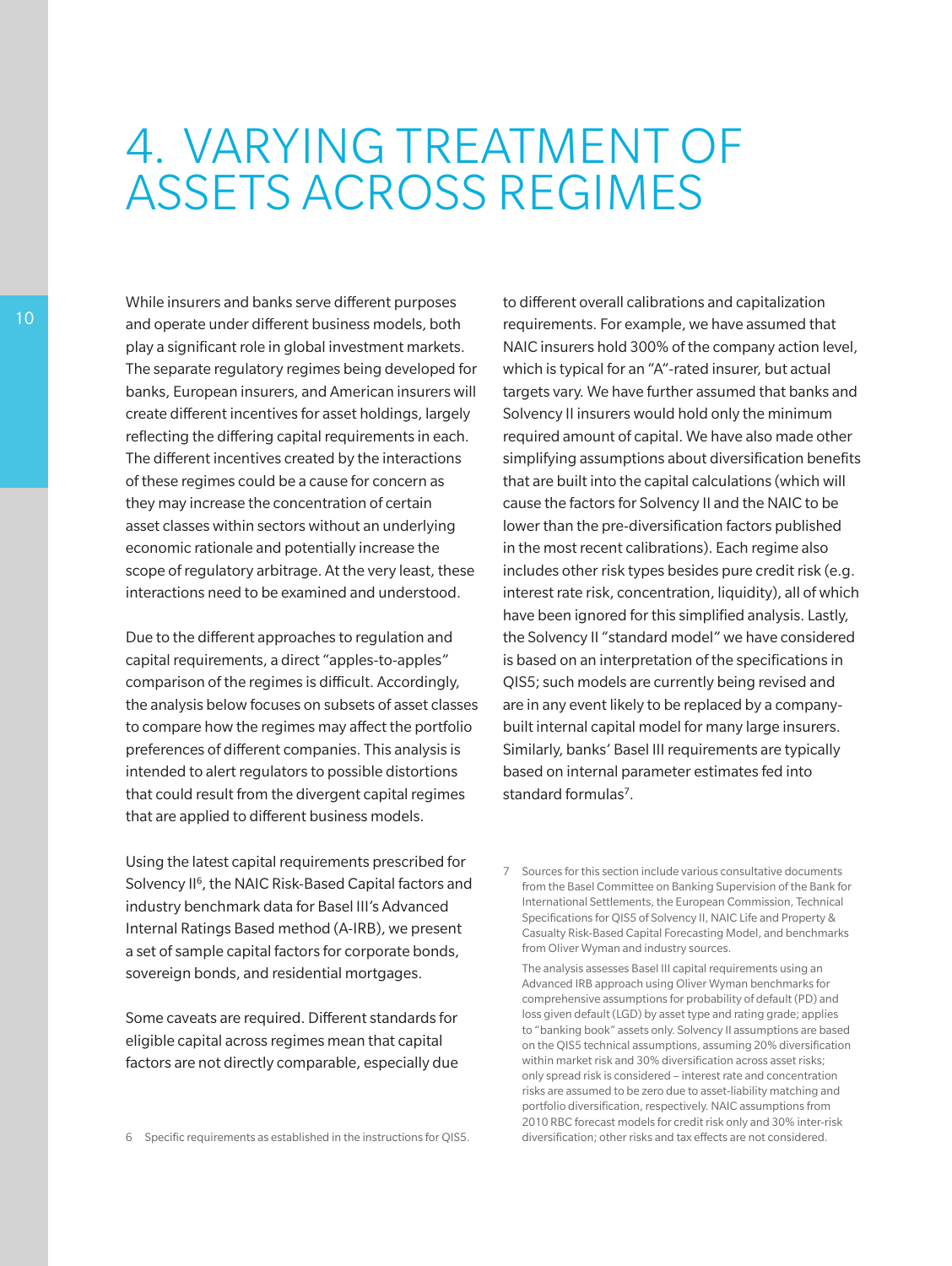#### EXHIBIT 3: CAPITAL REQUIREMENTS FOR CORPORATE BONDS

| <b>DURATION</b> | <b>AAA</b> | AA     | $\overline{\mathsf{A}}$ | <b>BBB</b> | <b>BB</b> | $\leq$ B. | <b>NR</b> |
|-----------------|------------|--------|-------------------------|------------|-----------|-----------|-----------|
|                 | 0.50%      | 0.62%  | 0.78%                   | 1.40%      | 2.52%     | 4.20%     | 1.68%     |
| 2.5             | .26%       | 1.54%  | 1.96%                   | 3.50%      | 6.30%     | 10.50%    | 4.20%     |
| 5               | 2.52%      | 3.08%  | 3.92%                   | 7.00%      | 12.60%    | 21.00%    | 8.40%     |
| 10              | 5.04%      | 6.16%  | 7.84%                   | 14.00%     | 25.20%    | 33.60%    | 16.80%    |
| 25              | 12.60%     | 15.40% | 18.03%                  | 18.20%     | 25.20%    | 33.60%    | 20.16%    |

#### A. SOLVENCY II CAPITAL FACTORS

#### B. BASEL III CAPITAL FACTORS

| <b>DURATION</b> | <b>AAA</b> | AA    |       | <b>BBB</b> | <b>BB</b> |        | <b>CCC</b> | <b>NR</b> |
|-----------------|------------|-------|-------|------------|-----------|--------|------------|-----------|
|                 | 0.36%      | 0.63% | .59%  | 4.07%      | 9.06%     | 16.86% | 26.12%     | 4.07%     |
| 2.5             | 0.86%      | 1.30% | 2.67% | 5.78%      | 11.25%    | 18.88% | 27.79%     | 5.78%     |
| 5               | 1.69%      | 2.41% | 4.46% | 8.63%      | 14.90%    | 22.25% | 30.57%     | 8.63%     |
| 10              | 1.69%      | 2.41% | 4.46% | 8.63%      | 14.90%    | 22.25% | 30.57%     | 8.63%     |
| 25              | 1.69%      | 2.41% | 4.46% | 8.63%      | 14.90%    | 22.25% | 30.57%     | 8.63%     |

### C. NAIC – LIFE CAPITAL FACTORS

| <b>DURATION</b> | AAA   | ۱AА   |       | <b>BBB</b> | <b>BB</b> |        |        |
|-----------------|-------|-------|-------|------------|-----------|--------|--------|
| Any             | 0.84% | 0.84% | 0.84% | 73%        | Э.66%     | 21.00% | 48.30% |

#### D. NAIC – P&C CAPITAL FACTORS

| I DURATION | <b>AAA</b> |                  | 3BF | <b>BB</b> |     |      |
|------------|------------|------------------|-----|-----------|-----|------|
| Anv        | 3%، ر      | 330 <sub>6</sub> | 10% | 20%       | 45% | .00% |

However, approximate comparisons can be used and this can provide insights into relative incentives under each regime. For example, in one regime, the capital factor for a BBB bond may be four times greater than for a AAA bond, but in another regime, it may be ten times greater. Regardless of the difference in absolute levels of required capital between the regimes, this relative difference will tend to induce a company under the former regime to weight BBB bonds relatively more heavily than a company under the latter.

charge under both Solvency II and Basel III<sup>8</sup>. However, Solvency II's capital charge is for the most part linear in the duration of the bond and therefore increases at a much faster rate than does Basel III's. The maximum charge is also substantially higher. For example, under Solvency II the difference in capital requirements between a 10-year BBB bond and a 1-year BBB bond is 1260 basis points (bps), whereas under Basel III, it is only 456 bps. The NAIC makes no distinction based on duration, and instead chooses to apply a flat rate to all bonds by rating.

As the **duration** of bonds increases, so does the capital

## 4.1. CORPORATE BONDS

The varying capital charges observed in the three regulatory regimes create incentives for very different types of investment behavior.

<sup>8</sup> Basel uses an "effective maturity" concept that is similar to a Macaulay Duration. Solvency II employs the Modified Duration. While these are not analytically identical, they are assumed to be equal for the purposes of this analysis.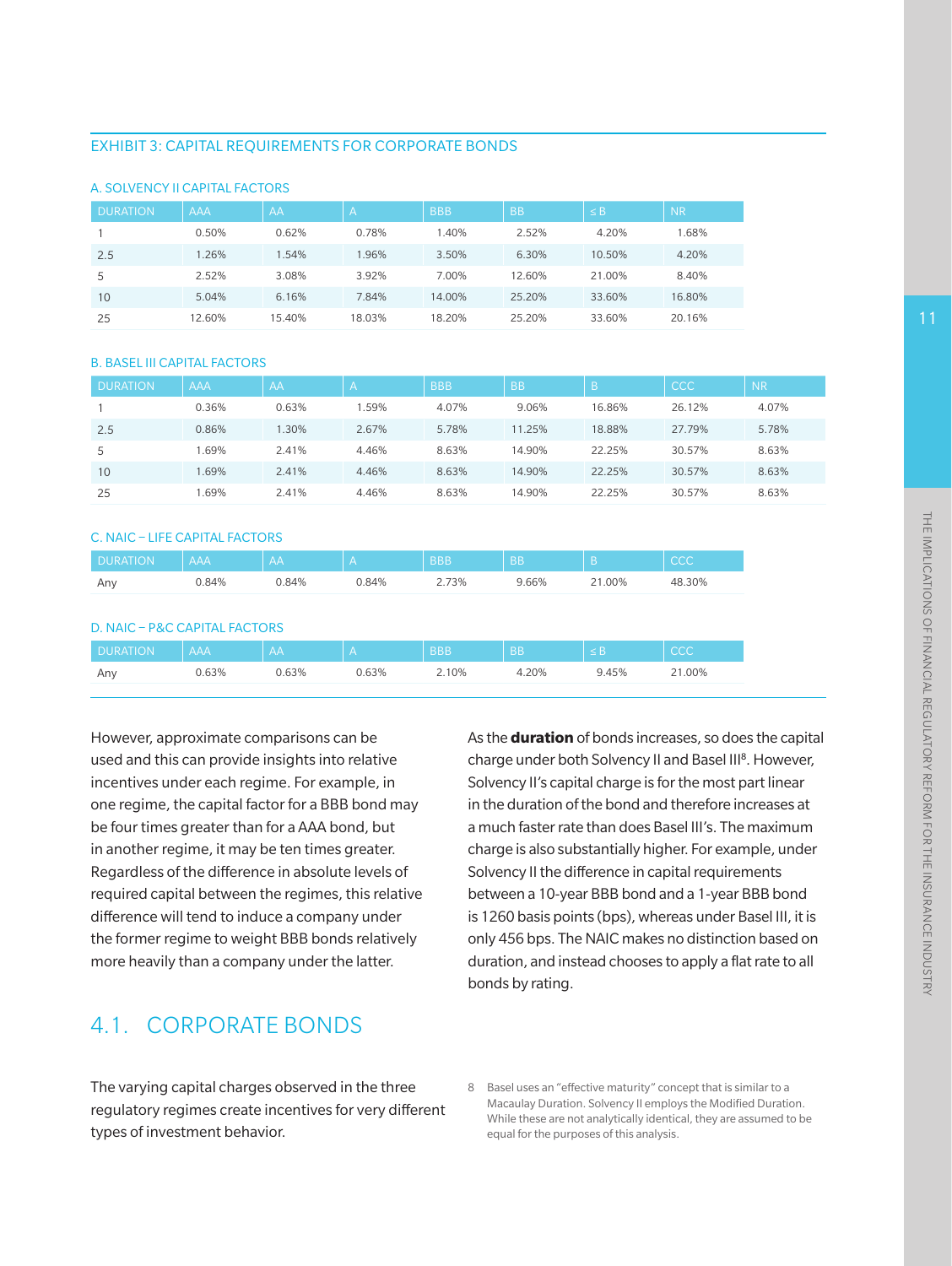Capital charges vary as well with the **rating** of the bonds. For high-quality shorter duration bonds, the capital charges of Basel III and Solvency II are similar. However, as the credit quality of the bond deteriorates, the increase in capital charge is much smaller, particularly for short-term bonds, under Solvency II than under Basel III. The capital charge for 1-year non-investment grade bonds under Basel III can reach more than 5 times those of Solvency II.

**The effect of the different treatment of duration is likely to incentivize European insurers to hold short-dated, lower-quality bonds than banks and American insurers**. This finding, which seems to be born out by the CGFS study, does not seem consistent with what might be expected or intended. Insurers, who hold long-duration assets to match the duration of their liabilities, should not be dis-incentivized from buying longer term bonds. In fact, for some rating categories (perhaps "A" or below), the capital savings from shortening the asset portfolio by one year can be larger than the capital charge from creating assetliability mismatch<sup>9</sup>. While the asset-liability charge is a logical response to a potential risk at an insurer, this dynamic would seem to run counter to the precepts of good risk management as it could encourage insurers to invest in asset portfolios that are "too short" for their generally long-term, illiquid cashflow profiles, thus potentially adding to risk instead of diminishing it. Conversely banks, which are characterized by much shorter term liabilities and maturity mismatches have a relative incentive to take more long-term risk.

It is important to note in this context that the capital charges applied to insurers for holdings of bankissued paper are the same as for other forms of corporate debt and that any impact of regulation on insurers' preferences to hold corporate bonds could have a material impact on the capital markets. The CGFS estimates that insurers hold over 30% of outstanding corporate bonds<sup>10</sup>. It is also noteworthy that the capital charge for long-dated high-yield bonds under Solvency II approaches that of equities.

## 4.2. SOVEREIGN DEBT

Each regime gives preferential treatment to the debt of certain sovereigns. Under Solvency II, zero capital is assigned to European Economic Area sovereign debt; for others, a ratings-based scale is used. For Basel III, zero capital is typically assigned to sovereign debt of the EEA or US, depending on the jurisdiction of the bank; for other sovereign debt, banks must create and justify their own tables under the A-IRB approach. The NAIC uses the same scales as for corporate bonds for non-US sovereigns.

As a result of these capital requirements, **Solvency II institutions and European banks are strongly incentivized to hold EEA debt** even if it is poorly rated. As has been seen recently, EEA debt is not riskfree, judging on recent rating agency actions (nor, indeed, is that of the US) and certainly the risk is not homogeneous for all nations within the EEA (which includes the EU countries plus Norway, Lichtenstein and Iceland). For Solvency II institutions, the bias towards sovereign debt is reinforced by the fact that the capital charges even for non-EEA debt are substantially lower than similarly rated corporate debt. This is particularly relevant for long-term debt.

This distortion may lead to over-weighting of sovereign bonds, particularly of EEA nations, in the portfolios of EU banks and insurers, although we expect this effect in particular to be mitigated by the use of internal capital models by major insurers (which are likely to recognize the spectrum of credit quality within EEA sovereigns)<sup>11</sup>. "Over-weighting" in this sense would mean that capital incentives create inducements to hold concentrations of particular types of debt which may be inconsistent with patterns of holdings which would otherwise result from prudent and diversified portfolio allocations. The recent crises in the European sovereigns market have illustrated not only that credit risk exists for sovereign bonds, but also that the risk of EEA sovereigns can be closely correlated.

11 When combined with the incentive discussed earlier to hold shorter-term corporate bonds, this could further incentivize insurers to allocate more longer-term assets to sovereign debt.

<sup>9</sup> Of course, one would generally expect the yield on longer-dated assets to at least partially offset any capital differential. 10 CGFS Paper No. 44, *op cit*., p 33.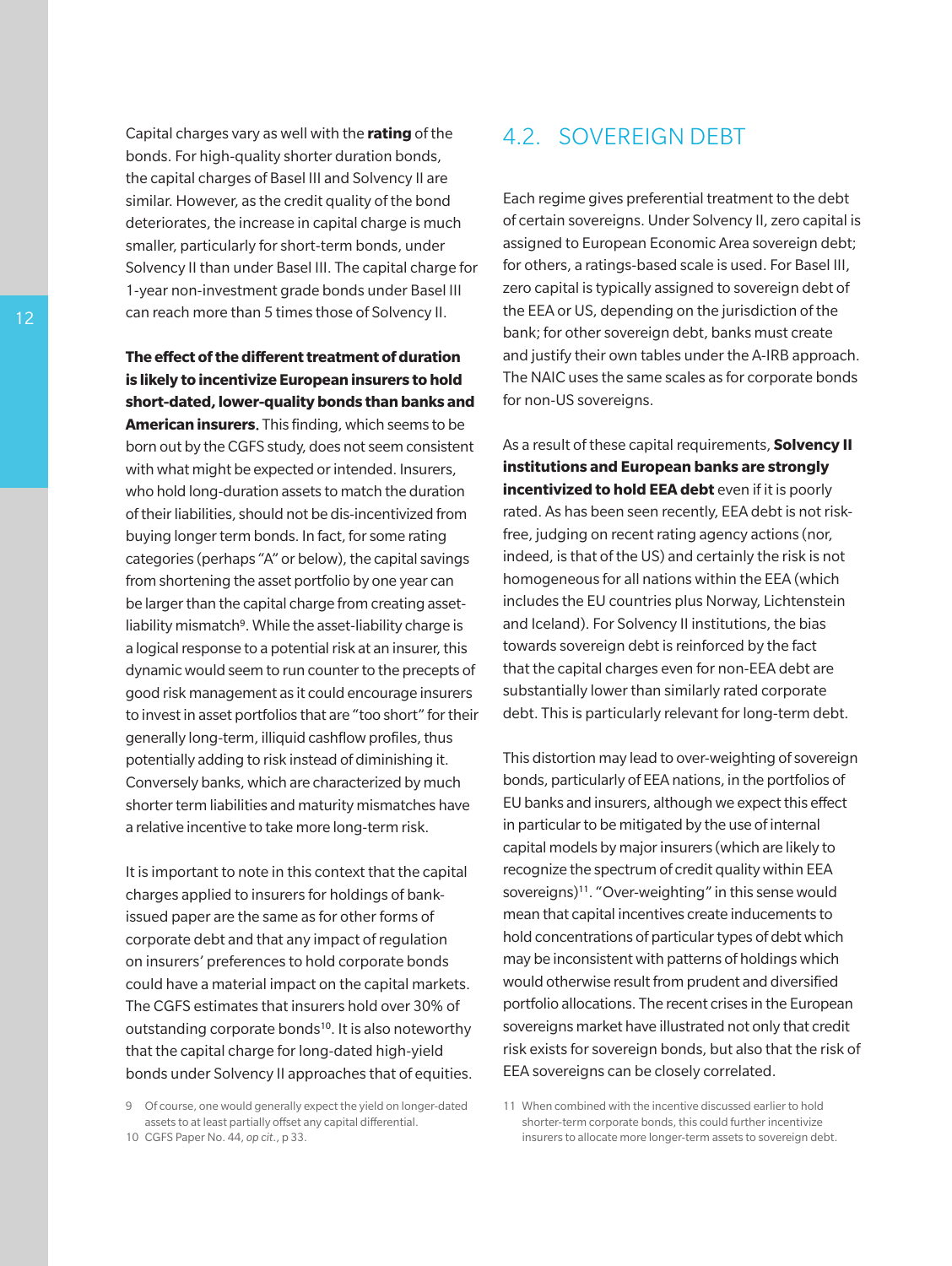#### EXHIBIT 4: CAPITAL REQUIREMENTS FOR SOVEREIGN DEBT

|  |  | <b>A. SOLVENCY II</b> |  |
|--|--|-----------------------|--|
|  |  |                       |  |

| <b>DURATION</b> | <b>AAA</b> | AA       | Α      | <b>BBB</b> | <b>BB</b> | $\leq$ B | <b>NR</b> |
|-----------------|------------|----------|--------|------------|-----------|----------|-----------|
|                 | 0.00%      | 0.00%    | 0.62%  | 0.78%      | 1.40%     | 2.52%    | 1.68%     |
| 2.5             | 0.00%      | 0.00%    | 1.54%  | 1.96%      | 3.50%     | 6.30%    | 4.20%     |
| 5               | 0.00%      | 0.00%    | 3.08%  | 3.92%      | 7.00%     | 12.60%   | 8.40%     |
| 10              | $0.00\%$   | $0.00\%$ | 6.16%  | 7.84%      | 14.00%    | 25.20%   | 16.80%    |
| 25              | 0.00%      | 0.00%    | 15.40% | 18.03%     | 18.20%    | 25.20%   | 20.16%    |

#### B. BASEL III

C. NAIC – LIFE

| <b>DURATION</b> | <b>AAA</b> | AA    | $\overline{\mathcal{A}}$ | <b>BBB</b> | <b>BB</b> |        | <b>CCC</b> | <b>NR</b> |
|-----------------|------------|-------|--------------------------|------------|-----------|--------|------------|-----------|
|                 | 0.36%      | 0.45% | 0.86%                    | 2.15%      | 6.14%     | 14.16% | 25.86%     | 2.15%     |
| 2.5             | 0.86%      | 1.02% | .40%                     | 3.40%      | 8.15%     | 16.22% | 27.55%     | $-3.40%$  |
| 5               | .69%       | 1.95% | 2.93%                    | 5.50%      | 11.49%    | 19.65% | 30.36%     | 5.50%     |
| 10              | 1.69%      | 1.95% | 2.93%                    | 5.50%      | 11.49%    | 19.65% | 30.36%     | $-5.50%$  |
| 25              | .69%       | .95%  | 2.93%                    | 5.50%      | 11.49%    | 19.65% | 30.36%     | 5.50%     |

| U. NAIU TILIFE                     |       |       |       |            |           |          |            |  |  |
|------------------------------------|-------|-------|-------|------------|-----------|----------|------------|--|--|
| <b>DURATION</b>                    | AAA   | AA    | A     | <b>BBB</b> | <b>BB</b> | B        | <b>CCC</b> |  |  |
| Any                                | 0.84% | 0.84% | 0.84% | 2.73%      | 9.66%     | 21.00%   | 48.30%     |  |  |
|                                    |       |       |       |            |           |          |            |  |  |
|                                    |       |       |       |            |           |          |            |  |  |
|                                    |       |       |       |            |           |          |            |  |  |
| $D. NAIC - P&C$<br><b>DURATION</b> | AAA   | AA    | A     | <b>BBB</b> | <b>BB</b> | $\leq$ B | <b>CCC</b> |  |  |

## 4.3. RESIDENTIAL MORTGAGES

The approaches to residential mortgages vary greatly between Basel III, Solvency II, and the NAIC. The key attributes in estimating how much a mortgage owner stands to lose are the **Loan-to-Value ratio (LTV)** and the **credit quality** of the borrower. A mortgage in which the counterparty has a high credit quality is, by construct, expected to be less likely to default. In the event of a default, the magnitude of losses is determined by the gap between the loan outstanding and the value of the recoverable on the underlying collateral.

Each regime treats these two attributes differently. The NAIC does not consider either of them, instead requiring a uniform percentage of capital to be held for all non-guaranteed residential mortgages that are not in default. Solvency II considers only the LTV of the loan, determining the capital requirement by shocking the value of the underlying collateral<sup>12</sup>. Basel III will consider both the LTV and the bank's internal rating of the counterparty's credit quality. As with other aspects of asset holdings, companies under each regime will be incentivized to hold a higher or lower concentration of residential mortgages reflecting these capital requirements.

<sup>12</sup> This is based on an assumption that there is an application of collateral to the credit shock under SCR.6.37 in the QIS5 specification and a 25% market value shock to the collateral specified in SCR.5.50.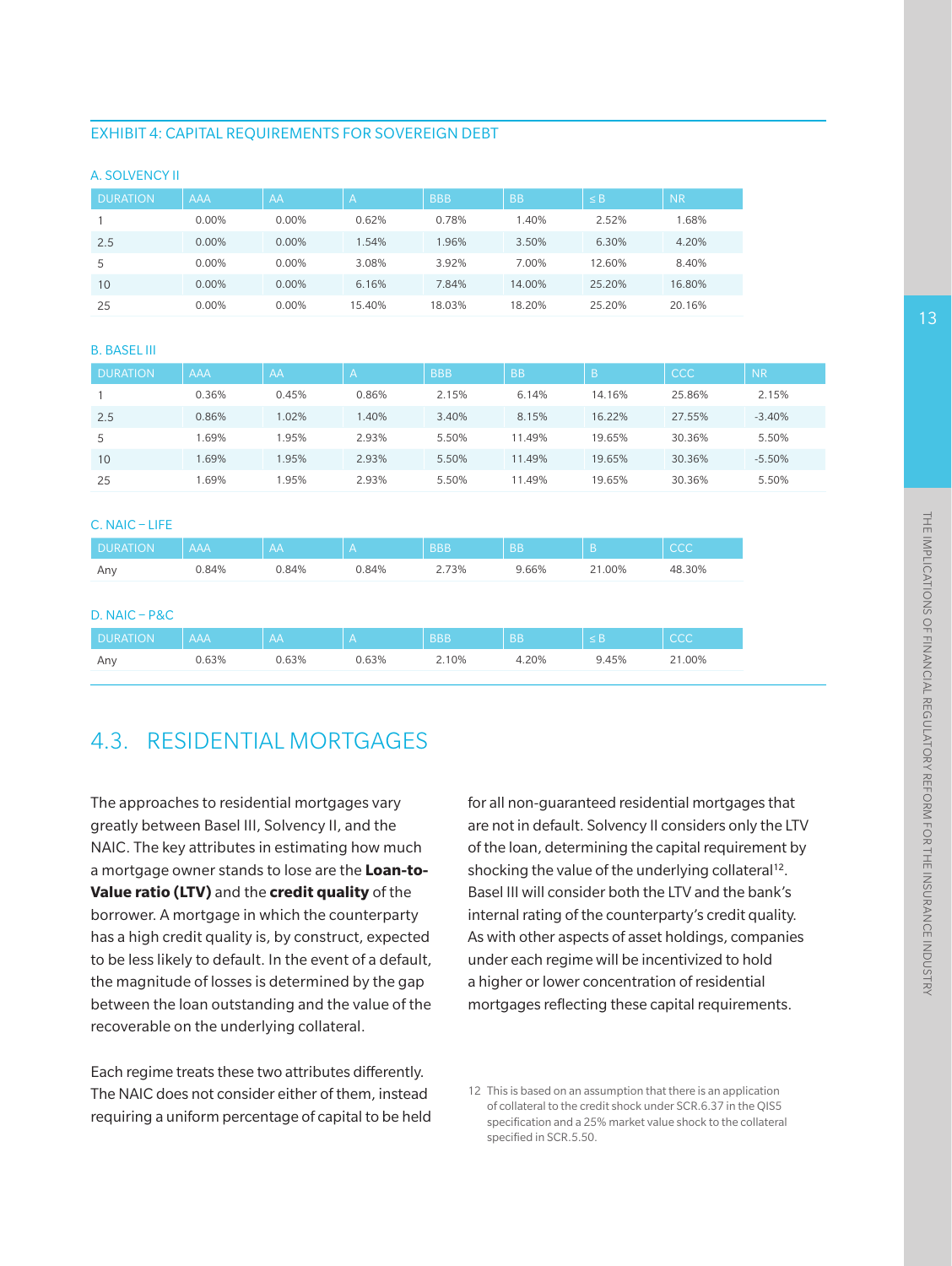#### EXHIBIT 5: CAPITAL REQUIREMENTS FOR RESIDENTIAL MORTGAGES



**The current structure of capital requirements on residential mortgages will incentivize European insurers to hold relatively low LTV loans, regardless of credit quality. Banks, on the other hand, will face a relative capital advantage from holding higher quality, higher LTV loans**.

One hypothetical consequence of this could be that banks originate a broad spectrum of mortgages, but sell the low LTV mortgages to European insurers, the low credit quality mortgages to American insurers, and keep the high credit quality, high-LTV mortgages for themselves. While each segment of the mortgage universe has its own risk/reward characteristics (e.g. high LTV loans are typically riskier, but can generally attract higher interest rates), this would be a classic example of regulatory arbitrage stemming from markedly differing capital requirements, with consequences which are foreseeable but probably not desired. This might be particularly evident if the result was a concentration of particular forms of mortgage risk on insurers' balance sheets<sup>13</sup>.

13 The credit-quality dimension of this analysis will be somewhat affected by the tightening of mortgage and consumer-lending regulation at the origination stage in several countries.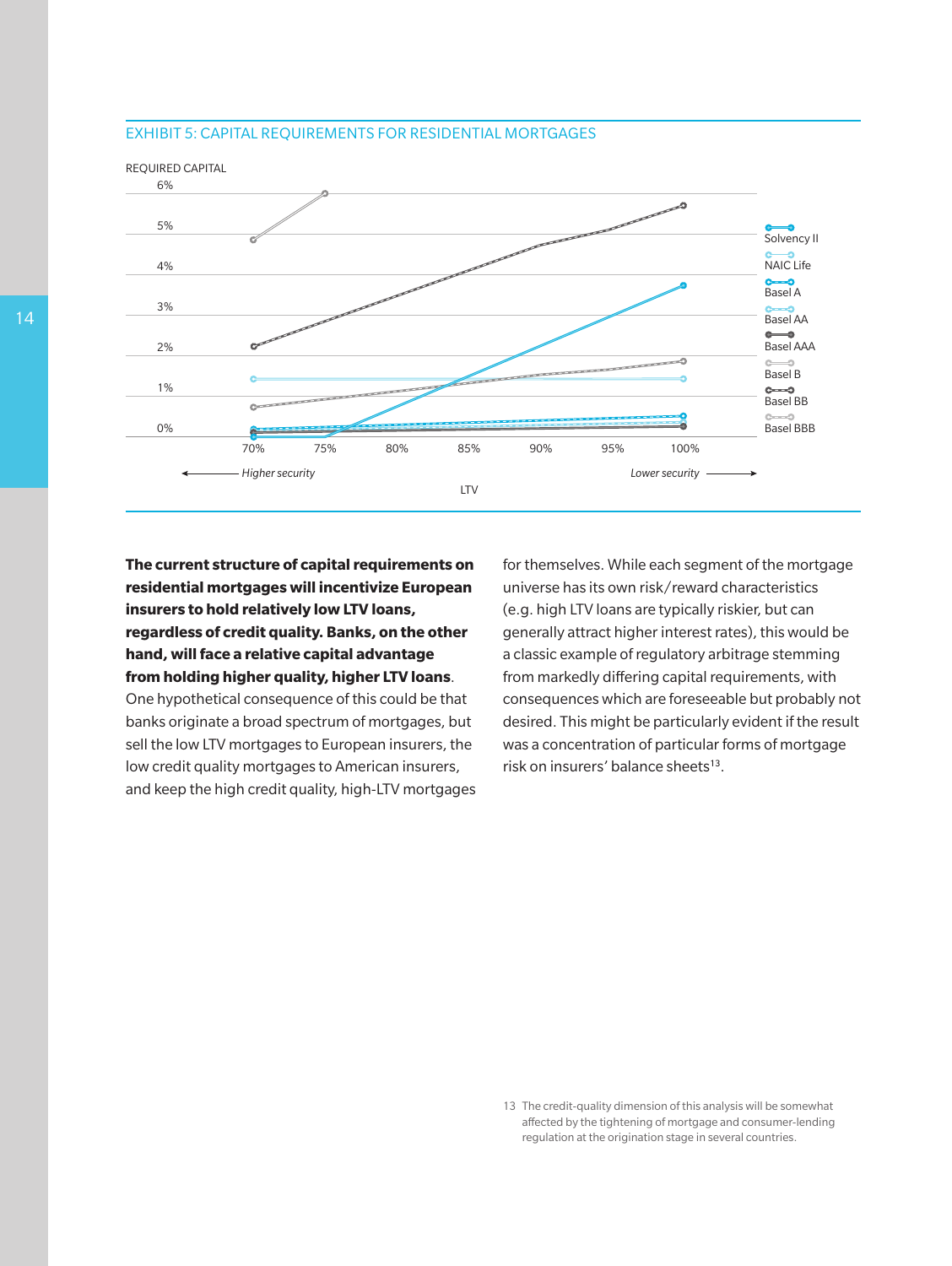### EXHIBIT 6: DIFFERENTIAL INCENTIVES FOR RESIDENTIAL MORTGAGES

#### CREDIT QUALITY



## 4.4. IMPLICATIONS OF VARIATIONS IN CAPITAL CHARGES: UNINTENDED CONSEQUENCES

The examples above illustrate how regulations, particularly capital requirements, which are developed to protect against specific risks can create distortions in the market which, in turn, can have unintended consequences. The generic issues illustrated by the above examples are shown schematically in Exhibit 7.

The risk of unintended consequences impacting markets increases as sectoral differences in regulation – which may be fully justified on the basis of underlying businesses and risk profiles – become more pronounced. Arbitrage and effects on market incentives are an inevitable consequence of regulation and need to be taken into account, insofar as possible, in its design. There is no prospect of completely eliminating such effects; adverse consequences should be balanced against regulatory objectives.

As noted, the steeper penalty for longer duration corporate bonds under Solvency II could result in a regulatory environment in which banks are more incentivized to hold longer term bonds than are insurance companies. This difference could significantly impact the risk management and ALM efforts for both industries. Insurers, with long-term liabilities, will be incentivized to hold shorter-term bonds, while banks, with shorter-term liabilities, are pushed towards long-term assets. To ensure proper ALM, insurers may have to increase reliance on long-term derivatives, thus potentially increasing their counterparty-risk exposure to banks, or could withdraw from longer term products altogether. In designing the respective capital and liquidity frameworks, regulators need to be mindful of these broader cross-sectoral implications alongside the sector-specific issues that the capital regimes are designed to address.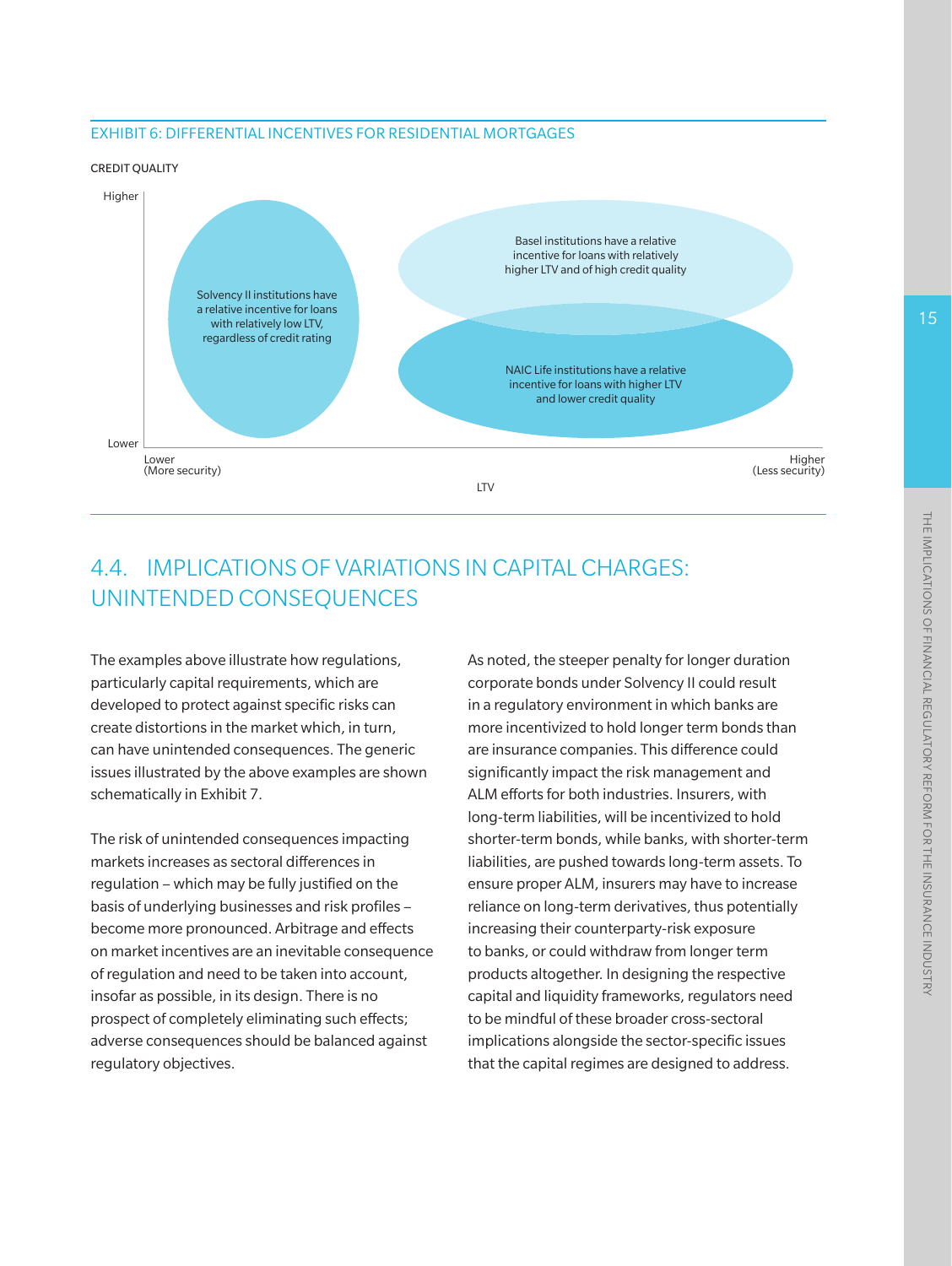#### EXHIBIT 7: DEVELOPMENT OF UNINTENDED CONSEQUENCES

| <b>REGULATORY</b><br><b>OBSERVATION</b>                                                               | <b>REGULATORY OUTCOME</b>                                                                                                           | <b>INCENTIVE CREATED</b><br><b>BY REGULATION</b>                                                                     | POTENTIAL IMPACT                                                                                                                                               |
|-------------------------------------------------------------------------------------------------------|-------------------------------------------------------------------------------------------------------------------------------------|----------------------------------------------------------------------------------------------------------------------|----------------------------------------------------------------------------------------------------------------------------------------------------------------|
| Longer-dated<br>corporate debt has a<br>higher probability of<br>default at equal<br>ratings quality  | Higher capital<br>٠<br>requirements for<br>longer-dated<br>corporate debt                                                           | Shorten duration of<br>٠<br>investment portfolio<br>Increase reliance on<br>٠<br>derivatives to ensure<br>proper ALM | Less market-wide<br>demand for<br>long-dated assets<br>Insurers at risk to<br>lower rates or must<br>seek maturity<br>transformation in the<br>capital markets |
| Credit risk of domestic<br>governments in local<br>jurisdictions is<br>assumed low                    | Zero capital<br>$\bullet$<br>requirements for<br>sovereign debt;<br>liquidity regulations                                           | Overweight<br>٠<br>high-yielding<br>sovereign debt in<br>portfolio                                                   | High exposure to<br>$\bullet$<br>sovereign default risk<br>across industry                                                                                     |
| Inherent value of<br>residential mortgages<br>depends on the value<br>of the underlying<br>collateral | Solvency II capital<br>٠<br>requirements for<br>mortgages depends<br>on Loan-to-Value<br>(LTV), without regard<br>to credit quality | Insurers overweight<br>$\bullet$<br>lower LTV mortgages<br>to lower quality<br>borrowers in portfolio                | Impacts mortgage<br>economics of banks<br>Possible relative<br>$\bullet$<br>overextension of credit<br>for these borrowers                                     |

On a broader scale, regulating an entire industry on the basis of complex but standardized processes might limit the incentive for firms to develop individualized models. Insurers under Solvency II will have to expend time and energy completing the SCR calculations, which provide a detailed analysis of their risk profiles and capital positions. As a result, some may choose to rely on the SCR methodologies to determine their internal capital requirements. If too many companies begin to manage their capital according to a single methodology, they may overweight certain asset classes, products, or risk types which are advantaged

by that model. If this activity takes place industry wide, it creates substantial model risk. Some might argue that the similarity of calibration methodologies under Basel II led to correlated cyclicality in the industry's overall capitalization, exacerbating the financial crisis. The provision in Solvency II permitting the use of approved Internal Capital Models, thus creating an "ecosystem" of models with differing methodologies and resulting incentives, could mitigate this effect, as well as aligning capital requirements more closely to specific risk profiles.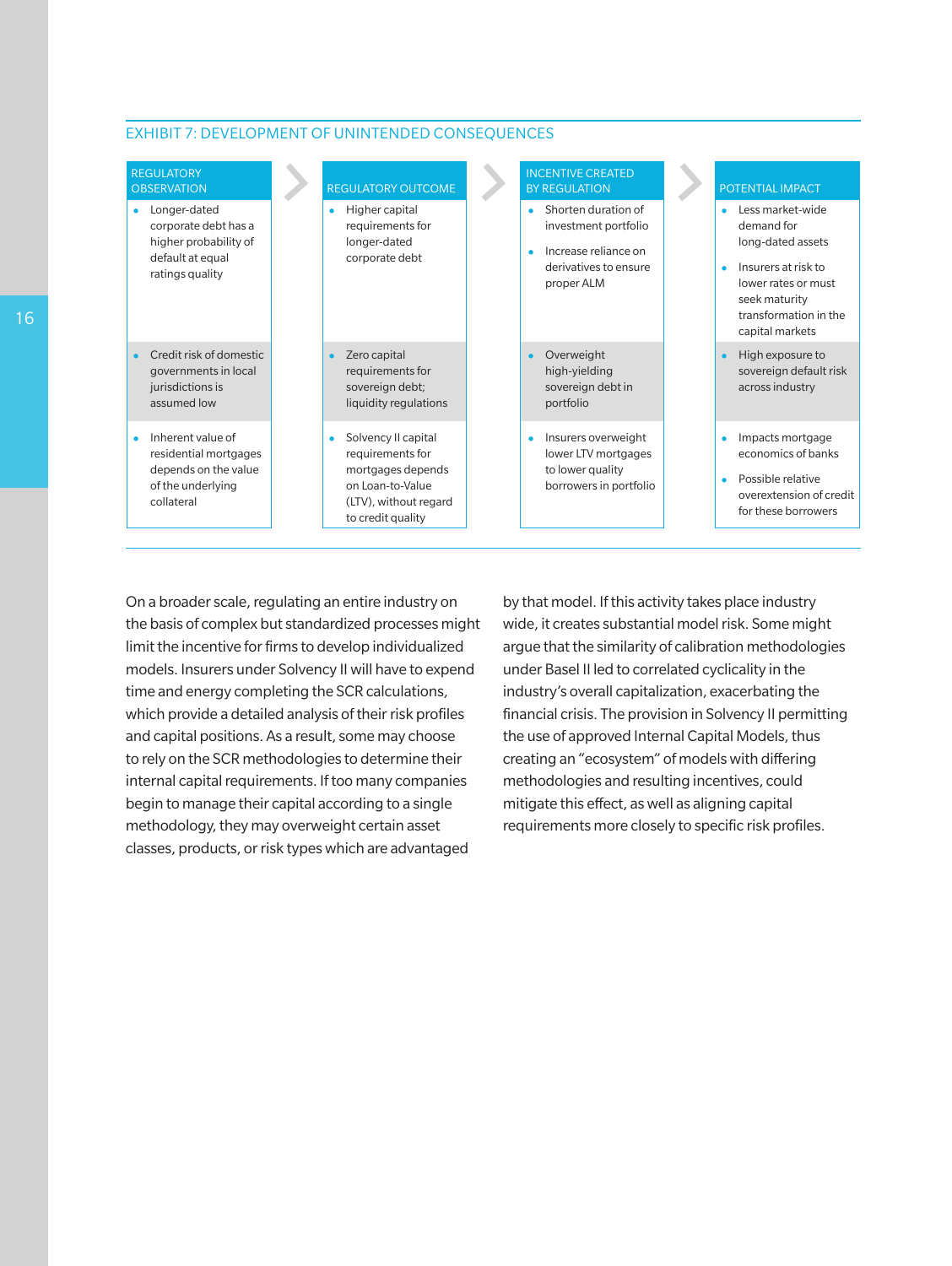# 5. IMPLICATIONS OF BASEL III FOR INSURERS

## 5.1. NEED FOR BANKS TO RAISE CAPITAL

The implementation of Basel III will require banks to raise a significant amount of additional capital. Current estimates indicate that banks could have to raise over two trillion dollars of capital to fully transition to the new requirements<sup>14</sup>. This would amount to several billion dollars for each major bank. Capital ratios are being raised for Tier 1 Common Equity, Tier 1, and Tier 2, and new capital will be needed across each. The form of capital will include common equity for the Tier 1 Common Equity, perpetual instruments for Tier 1, and subordinated debt for Tier 2. It could also involve issuance of conditional convertible capital, either as an option or possibly as a requirement in some countries. In addition, the new liquidity ratio requirements under the net stable funding ratio could require banks to issue more than \$3.5 TN of medium-to-long term debt.

## 5.2. IMPORTANCE OF INSURERS TO BANK CAPITAL RAISING

Capital raising on the scale needed to meet the new Basel requirements will place very heavy demands on capital markets. Currently, the banking industry in the US and Europe has bank capital of approximately

\$4.3 TN and debt outstanding of \$8.1 TN. The higher amount of capital required – approx \$2.2 TN – would therefore represent an approximate 18% increase in total bank securities outstanding<sup>15</sup>. Such an increase will be difficult without extensive participation from many types of institutional investors including sovereign wealth funds, insurers, private equity, and hedge funds. As discussed earlier, insurers are major institutional investors, holding more than \$22 TN in assets. As such, insurers may be expected to play an important role in any capital raising by banks.

Insurers' current exposure to banks varies by asset class. Insurers, as long-term investors, tend to favor debt over equity holdings in their general accounts (see Exhibit 2, above). As a consequence, their holdings of bank equity tend to be quite small relative to banks' entire market capitalization. A much larger proportion of insurers' investable assets are instead in fixed income. Indeed, insurers are already estimated to hold approximately 60% of banks' subordinated debt<sup>16</sup>.

## 5.3. INSURER APPETITE

While the expectation may be that insurers will play a major role in any major bank equity debt issuance, their appetite for more exposure to bank debt is unclear. Bank debt, meanwhile, already makes up a significant portion of insurers' portfolios.

#### 15 Source: IIF internal estimates.

<sup>14</sup> This assumes that banks fully fund heightened capital and liquidity requirements and do not instead choose to ration credit.

<sup>16</sup> http://www.bloomberg.com/news/2011-03-28/european-bankfunding-threatened-as-basel-iii-rules-clash-with-solvency-ii.html. Retrieved on May 2, 2011.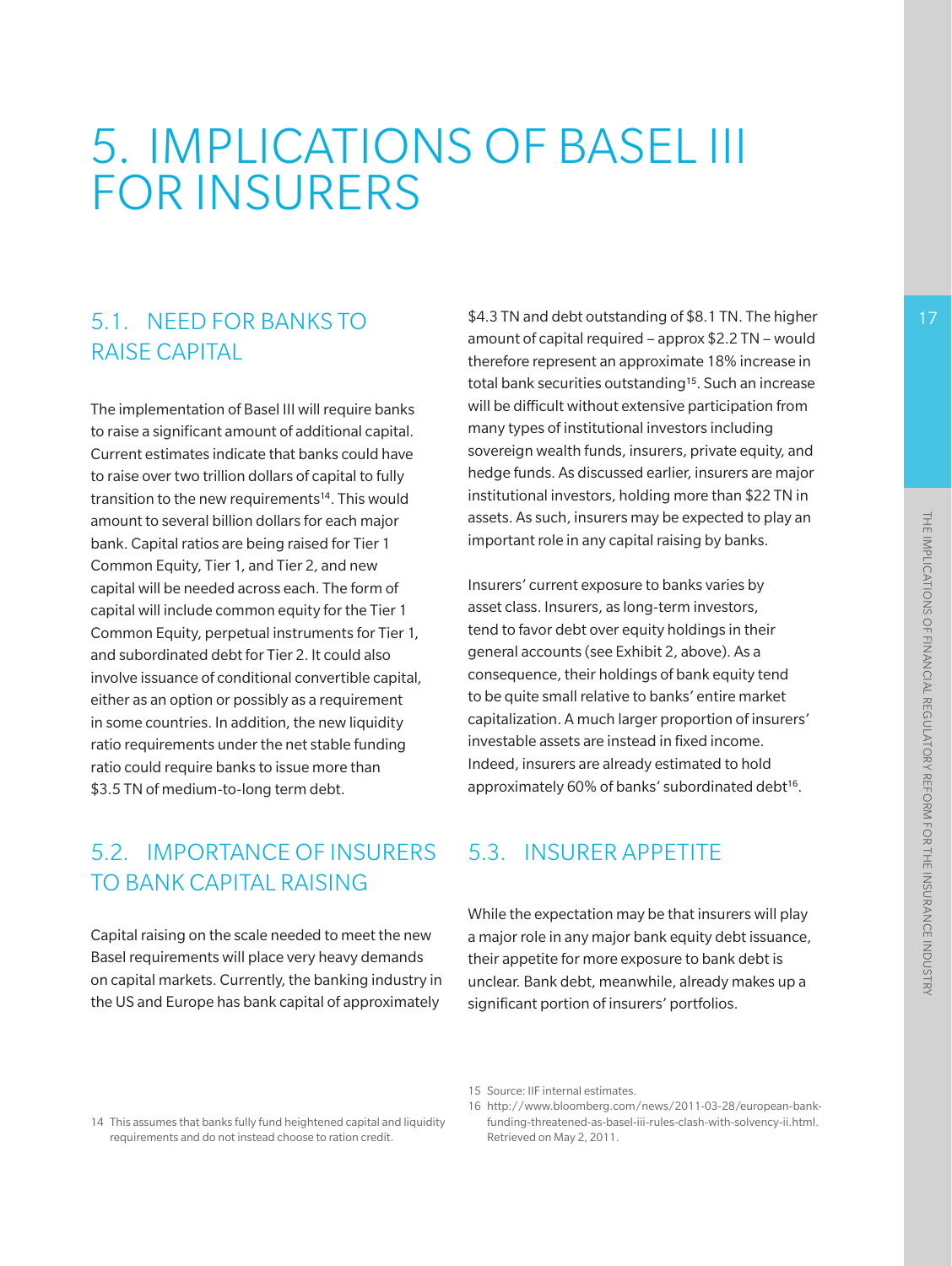Based on a small sample of major international composite insurers that are members of the IIF, bank equity comprises between 10% and 20% of the equity portfolio. At the same time, banks comprise approximately 12% of US and European stock market capitalization. Similarly, 10% to over 20% of their holdings of non-securitized debt assets are issued by banks, compared to a share of such debt in US and European market-wide total of 8%17. Data collection exercises currently being undertaken by the IAIS might shed further light on this matter, but insurers in aggregate thus appear not to be "underweighting" banks in their investment portfolios. Therefore pro rata participation by insurers in the expected 18% increase in banks' market issuance due to Basel III would represent a material shift in the sectoral asset allocation of insurers' investments, although covered bonds might present a viable alternative. Interviews conducted by the CGFS actually indicate a general reduction of insurers' exposures to banks after the global financial crisis<sup>18</sup>.

New capital instruments may also be significant going forward. Under Basel III, Tier 1 Additional Capital and Tier 2 capital for internationally active banks must be capable of being written down or converted into equity capital. More generally, there has been considerable market and regulatory interest in developing forms of contingent capital, but there remain somewhat differing views about how a market-wide version of such instruments would work (a number of firms have already issued instruments with CoCo characteristics). In general, however, the Contingent Convertible (CoCo) has been conceived as a tool to strengthen capital at times of stress. A CoCo would act as a debt instrument, but upon breach of predetermined trigger, would convert to equity. In general, "high trigger" CoCos would convert when the firm's capital is under stress but when it is not close to insolvency, and would therefore serve to boost going concern capital. This is distinct from "low trigger" CoCos

which would be triggered at, or close to, insolvency, thus providing a source of "gone concern" capital facilitating an orderly wind-down. Regulators in some countries may allow such instruments to be used to meet additional national capital surcharges. The Basel Committee is continuing to study the use of CoCos though it has ruled out the use of CoCos for meeting mandated levels of additional loss absorbency for institutions judged to be globally systemic. If the Basel proposal is implemented, only common equity and retained earnings will be eligible forms of additional loss absorbency19.

While conditional instruments could play a role in increasing the resilience of individual financial institutions, they could also have the effect of spreading financial stress. After a security converts to equity, its value might fall considerably. Additionally, any insurer holding the paper may need to hold additional capital against it, as equity charges are generally high compared to fixed income. The risk/ return considerations involved would clearly be very different depending on whether the instrument concerned is a "high trigger" (going concern) CoCo or a "low trigger" (gone concern) one. Both, however, have the characteristic that debt instruments would be converted into equity at times of heightened risk.

Additionally, as discussed above, many insurers already have substantial exposure to subordinated or hybrid bank debt (much of the hybrid debt will, however, have to be phased out in accordance with Basel III). Data from a small sample indicates that exposure to such debt can be up to 20% or even higher of holdings of non-securitized bank debt assets. Revisions to ratingsbased capital scales under Solvency II would serve to further disincentive insurers from holding lower-rated bank debt. At the same time, a lack of revision under NAIC guidelines could attract a substantial portion of subordinated instruments to US insurers, creating potential concentration risks.

<sup>17</sup> The total ownership figure can be substantially higher for insurers with close ties to a bank, e.g. through cross-holdings or a shared corporate parent.

<sup>18</sup> CGFS Paper No. 44, *op cit*, p. 34

<sup>19</sup> The June 25, 2011 press release by the Group of Central Bank Governors and Heads of Supervision, found at http://www.bis. org/press/p110625.htm.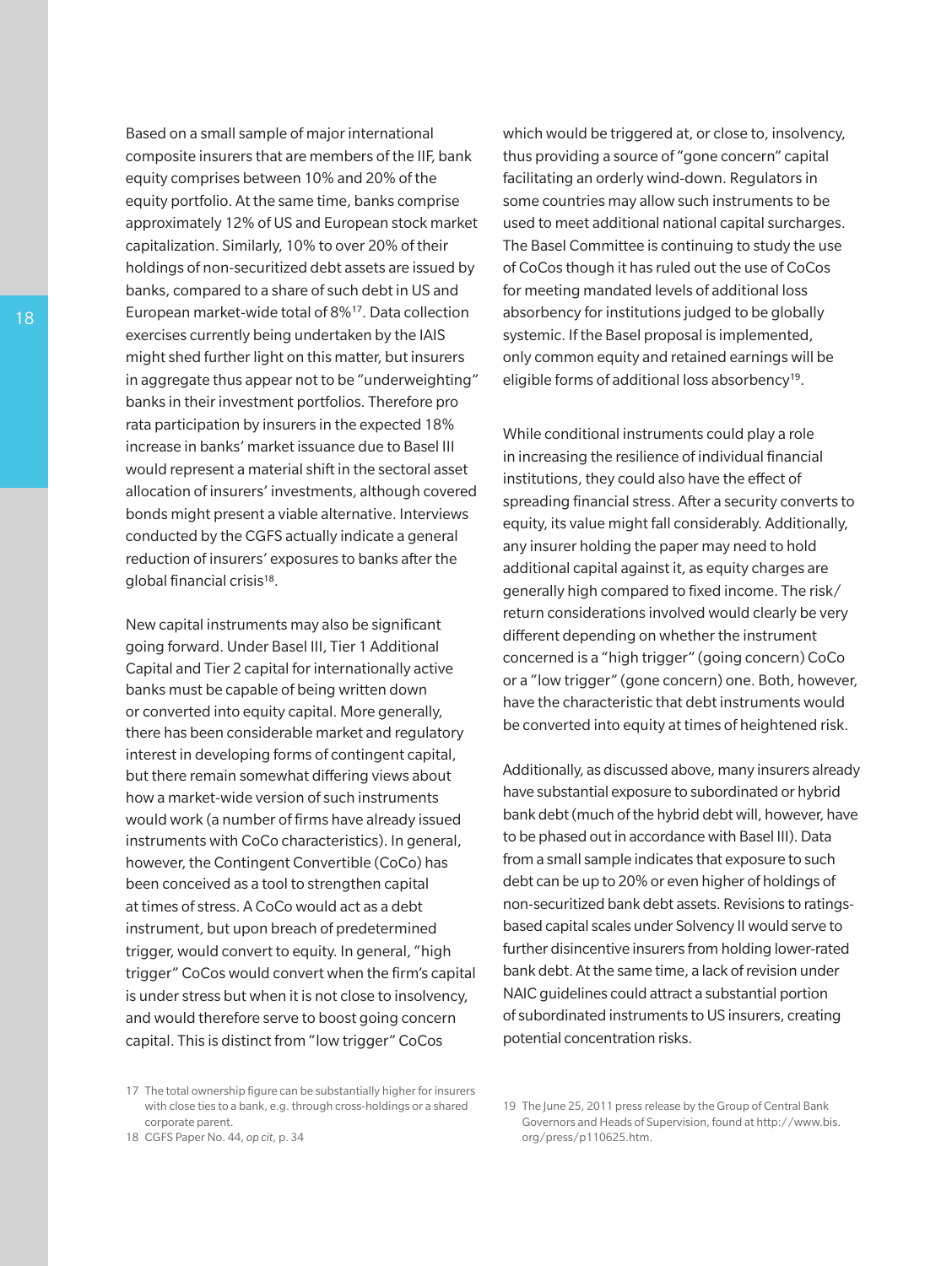It therefore remains unclear what the investor appetite will be for CoCos or newer forms of assets. In addition to their ambiguous debt/equity status, the complex nature of these instruments and uncertainty surrounding them may make them difficult to price. While this might be relatively more straightforward at the level of individual issuers, it may be more challenging where they are intended to play a fundamental role in changing the capital structure of the entire banking regulatory system. The terms and regulatory treatment of these investments will be essential to the market appetite for them. We also note, however, that market interviews conducted by the CGFS indicated generally low receptivity to CoCo instruments among insurers, regardless of accounting and regulatory treatment<sup>20</sup>.

From a regulatory capital perspective, purchasing additional bank debt might be expensive for an insurer. The capital charges for bank-issued paper are the same as for any other corporate debt and are based on the issuer's rating and the duration of the debt. Due to banks' mismatch of short-term liabilities to long-term assets and to regulatory requirements for subordinated debt to be long-term to be included as capital, debt issued by banks will largely be of longer duration. This will be compounded by the new liquidity requirements under Basel III, which will require banks to have enough liquid assets on hand to fund all longer-term liabilities for one year without raising new funds and will penalize use of short-term wholesale funding. This could significantly increase the need to raise medium-term debt. As noted, under Solvency II, long-term corporate debt is subject to heavy capital requirements. Insurers will face additional capital penalties if they assume concentration risk in the form of high levels of debt or equity exposure to a single bank.

Another potential issue, which is currently largely unexplored, is the effect that the combination of new requirements regarding capital (especially on the trading book), leverage, and liquidity requirements will have on banks' willingness and ability to be active participants or market-makers in repurchase (repo) markets, money markets, and bond markets, at both cash and derivatives levels, and to provide tailored derivative hedging instruments to insurers (particularly if they move to exchanges). These developments may all affect insurers' participation in such markets.

## 5.4. INSURERS AS INVESTORS IN SECURITIZATIONS

Regulatory reforms stemming both from Basel III, the revision of the Capital Requirements Directive in the EU, and the Dodd-Frank Act in the United States, could further impact the balance sheets of the insurance industry insofar as they invest in securitizations. These markets have played an important role in insurers' long term asset holdings. While some insurers have inhouse mortgage origination capabilities, many do not. As a result, access to long-term exposure to the residential and commercial real estate markets had been facilitated by securitization.

19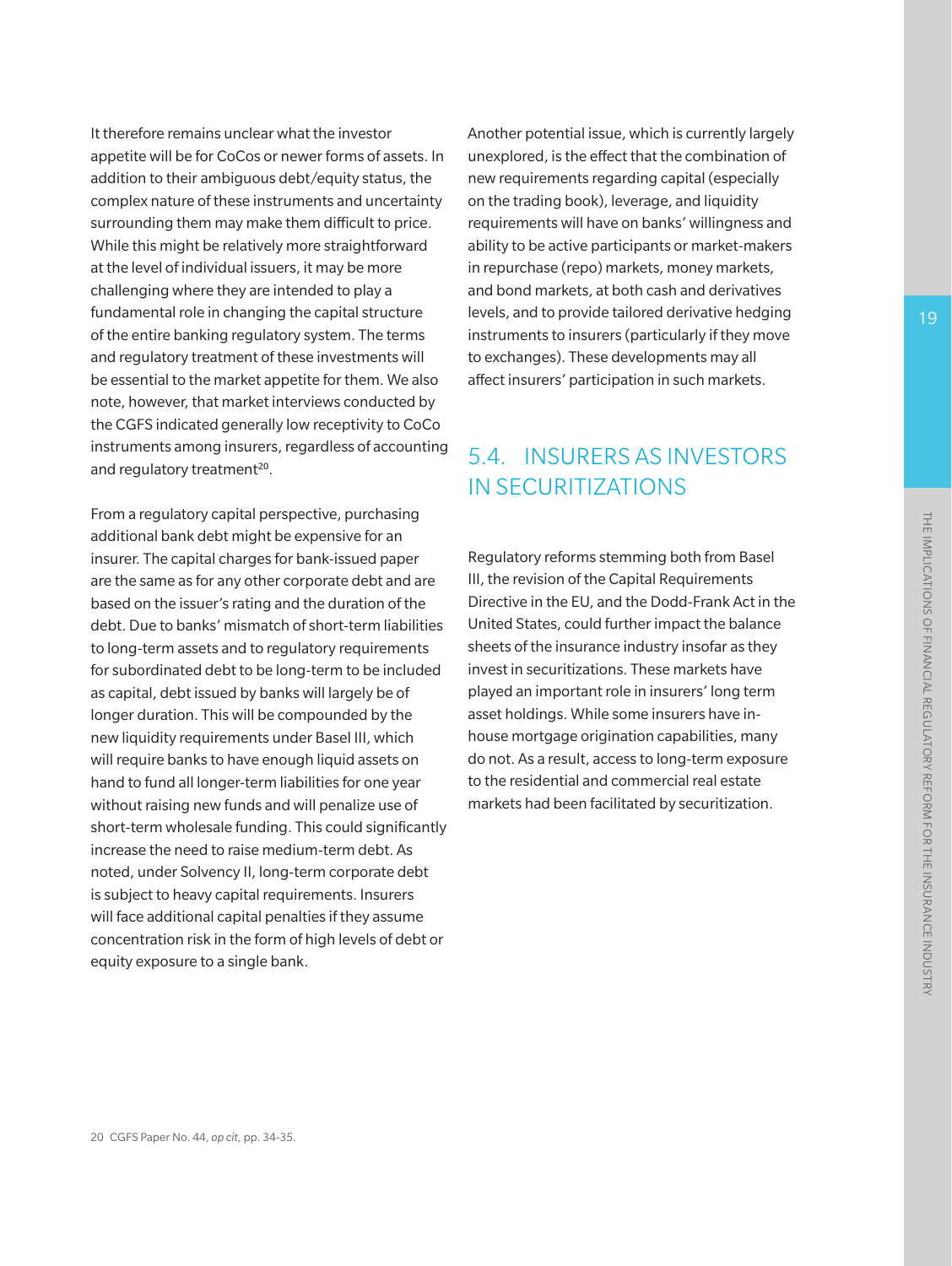During the financial crisis the securitization market was heavily disrupted and volumes remain far below pre-crisis levels. Revival of this market, in some form, is important to ensuring investment portfolios are well diversified. After suffering losses on their securitized portfolios during the crisis, however, insurers share the views of many regulators that the market needs to be more robust than in the period leading up to the crisis. Specifically, investment managers will seek simplified securitized products which provide more transparent structures and risks. If the securitization market does not rebound in this way, there will be increased demand for long-term assets in other asset classes, such as corporate bonds and sovereigns, possibly creating pressures in those markets and downward pressure on long-term returns (potentially problematic in itself and compounded by new – and notably high – capital requirements for securitized assets under Solvency II). In addition, the liquidity requirements as they currently stand will give banks powerful incentives to purchase sovereign obligations, which is likely to affect the returns available from such markets. It could possibly even affect their liquidity, given that banks will be required to hold them to meet their liquidity coverage requirements rather than trade themactively.

While market factors primarily drove the disruption, and have contributed to its slow recovery, regulatory requirements will also have a bearing on the nature and speed of the securitization market's recovery.

One of the major changes included in subsequent reforms to Basel II has been to increase the capital charges for lower-quality securities (e.g. equity tranches), particularly for originating banks. Concurrently, the Dodd-Frank Act in the US requires originators to retain exposure to securities which they originate (except for qualified residential mortgages, which are likely to be defined conservatively). In addition, capital requirements now address certain off-balance-sheet items. These changes, while a logical reaction to the credit crisis, could make banks more hesitant to securitize loans.

While there is still uncertainty as to the magnitude of the effect these reforms will have, particularly due to uncertainty around the implementation of Dodd-Frank and the "skin in the game" provisions in the EU, they will undoubtedly result in securitizations becoming more expensive. Higher capital charges and an increased risk exposure for banks will make the origination more expensive, while an increase in the capital charge under Solvency II will increase the costs for insurers of holding the securities. This, in turn, would tilt the asset allocation of insurers away from securitized assets, altering the prudent asset allocation they would otherwise adopt. Covered bonds have been presented as a viable and capitalefficient alternative, but the net impact on exposures and asset yield have yet to be determined.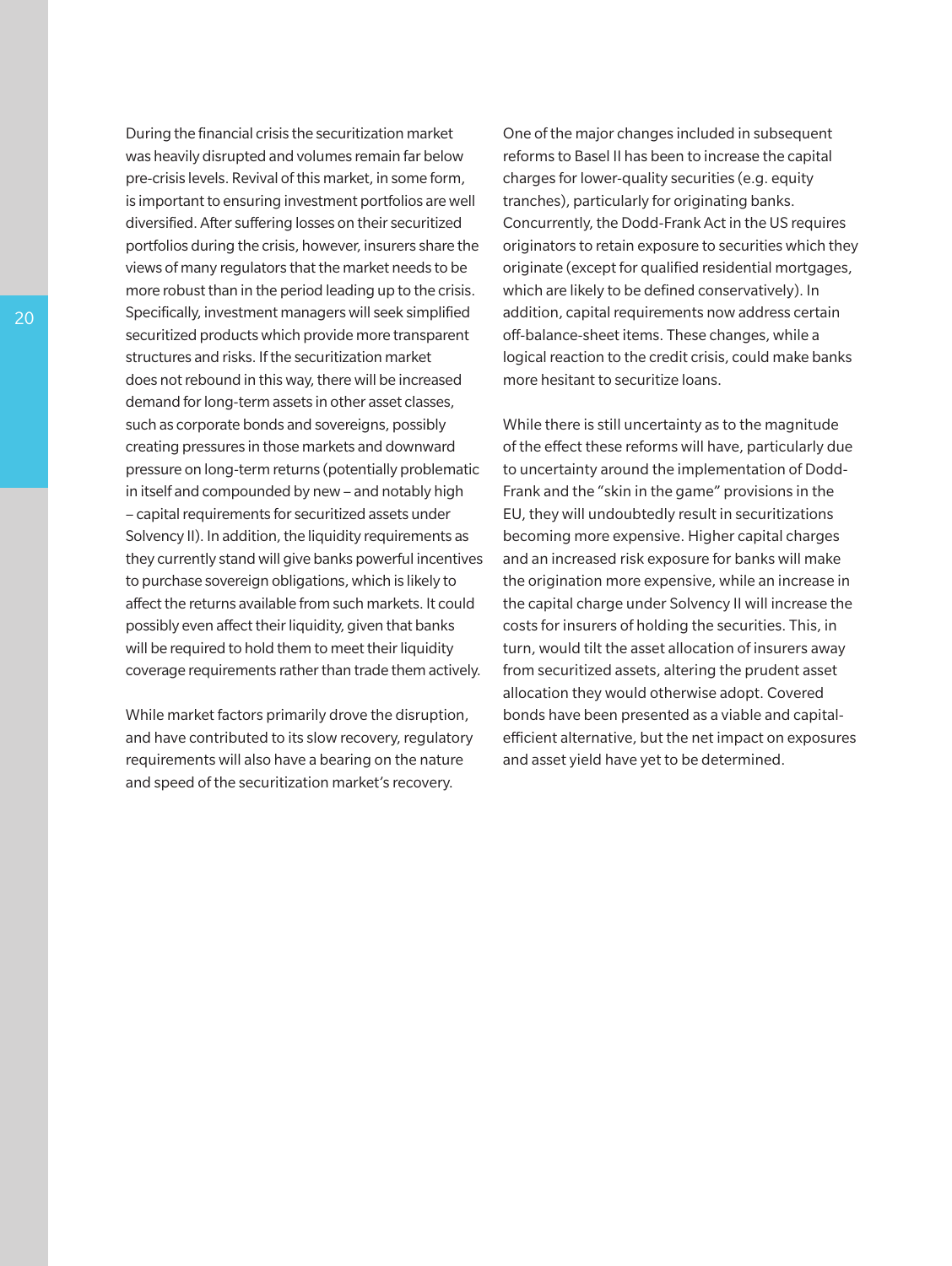# 6. SOME CONCLUSIONS ON REGULATORY RESPONSES

Strengthening capital standards is a key part of the current global regulatory reform program, and a review of these standards in both banking and insurance is necessary and timely in the light of lessons learned in recent years. The principal objective of such reviews must be to align capital requirements more closely with the risks inherent in these sectors.

However, risk is complex and multi-dimensional and policymakers need to have regard for this when framing their responses. The analysis in this report highlights a number of key considerations in this regard.

- Policymakers face a difficult balancing act with respect to the extent to which capital requirements and other aspects of regulation should be harmonized. In general, activities which give rise to identical risks should be subject to the same capital requirements irrespective of the sector in which they occur, provided the objectives of regulation are the same. But in many cases these conditions will not be met: either risks will be sector-specific (such as insurance underwriting risk) or, where the risks are very similar, the objectives of regulation may differ (as between banking and insurance).
- The principal objective therefore needs to be to align capital requirements and other aspects of regulation closely to risk, with maximum efforts at coordination between supervisory activities.
- Capital requirements are only one dimension of regulatory reform, albeit a critical one. Strengthened supervision, especially on a crossborder basis, is necessary to develop a clear perspective on financial groups' activities, risk

profiles, management, governance and controls. Macroprudential oversight has a key role to play in allowing policymakers to identify and respond to emerging sources of system-wide risk<sup>21</sup>. And no amount of regulation will be effective if executives do not strive to identify and embrace sound practices in their internal governance and management of risk. Supervisors in major jurisdictions are focusing increasingly on the importance of improved risk governance and risk management. Strong firms welcome effective supervision that contributes to the quality of their risk management and increases confidence in the quality of risk management of other firms<sup>22</sup>.

- Strengthening capital standards will always have unintended as well as intended consequences – and these will be more significant the more marked the increase in requirements. The intended consequence is to increase the buffer of financial resources that firms have available to withstand losses. The wider, and sometimes unintended, consequences of tightening capital standards can take a variety of forms.
	- − As demonstrated in this paper, changes in the capital requirements attaching to different asset classes will inevitably have implications for firms' asset allocation decisions. The key issue for policymakers is to ensure that these are well understood. For example, the powerful incentives provided under the new regulatory regimes for banks and insurers to increase their holdings of sovereign debt may be questionable in this context.

22 IIF Report *Achieving Effective Supervision: An Industry Perspective*  (July 2011).

<sup>21</sup> IIF Report *Macroprudential Oversight: An Industry Perspective* (July 2011).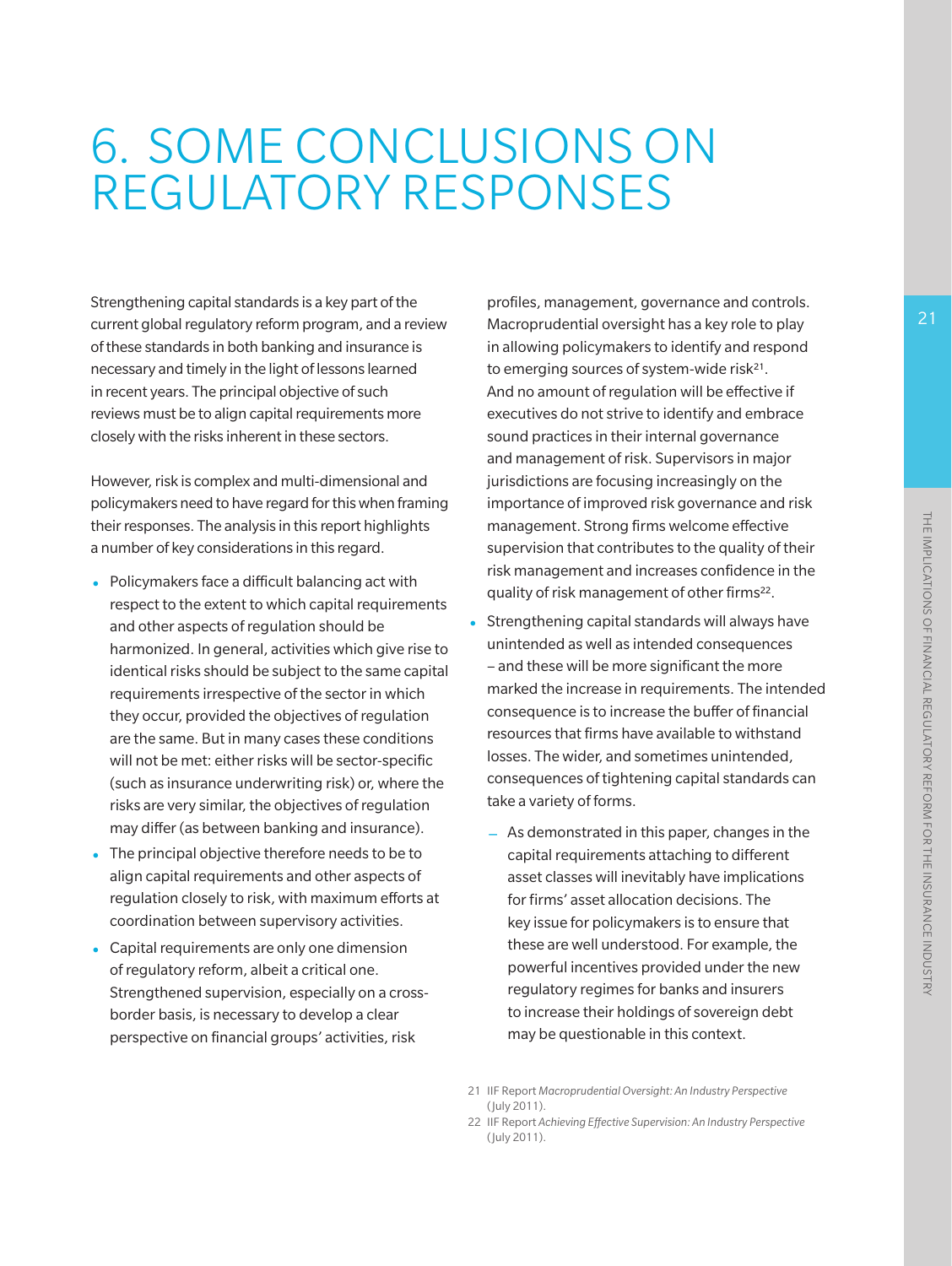- Furthermore, excessive conservatism in the design of capital and liquidity requirements for banks is likely to dampen the availability of credit, especially to small and medium enterprises, particularly given that insurers are being dis-incentivized from long term investments. Both of these factors could reduce the potential for growth in the economy<sup>23</sup>.
- We appreciate the recent paper from the Committee on the Global Financial System of the BIS, which analyzes many of the effects that recent and impending regulatory and accounting changes may have on the fixed income investments of insurers, and potential knock-on effects on the supply of long-term funding to banks. We believe that many of these effects may be long lasting.
- Policymakers need to consider whether changes in regulation designed to address one set of (usually historical) problems may not create others. There was a clear need to address the many shortcomings in certain securitization structures that contributed to the crisis. However, it is also possible the regulatory response may be playing some part in inhibiting the development of an appropriately more robust and transparent securitization market. Such an outcome would create distortions in limiting the scope for insurers to arrive at optimal asset allocation and restricting credit providers' access to funding.
- Macroprudential supervisors have a key role in focusing on risk activities, markets or products that present a potential systemic risk. Supervisors at the microprudential level should then address the specific institutions that conduct or are exposed to those risky activities. Any new regulatory requirements for the insurance industry should not undermine the fundamentals on which the industry depends, such as independent risk pooling, global risk diversification, fungibility of capital across borders to pay claims worldwide and efficient investment in long-term assets.
- Tightening capital standards can also lead to a form of regulatory arbitrage in which firms seek to minimize capital and other costs by developing new types and channels of activity. Risk tends to pool where it is least supervised.
- Finally, in focusing on regulatory requirements in one sector, policymakers may make implicit assumptions about the response of other sectors. The reforms under way in banking regulation will involve profound changes to banks' capital holdings along at least three dimensions: a) the quantity of capital; b) the quality of capital; and c) a potential role for innovative instruments such as contingent capital and debt capable of being "bailed in." Liquidity regulation will also profoundly change their funding, their participation in traditional interbank and short-term markets, and possibly change their business models in important ways as well. This report demonstrates that assumptions regarding the willingness and ability of the insurance sector to provide a ready market for new capital may be overstated. Insurers may feel that they are already fully weighted in bank assets; new regulations may militate against any further increase (even if insurers' portfolio preferences supported this); and innovative instruments may not be consistent with insurers' asset needs or preferences.

The objective of this report is emphatically not to question the need for profound and far-reaching change in banking and insurance regulation. It does however seek to illustrate that regulatory change in any one sector should not be considered in isolation and that a full understanding of potential cross-sectoral effects is necessary if the full benefits are to be realized. This understanding should happen early in the policymaking process, so that irresolvable conflicts (and unintended consequences) do not arise.

22

<sup>23</sup> The IIF *Interim Report on the Cumulative Impact on the Global Economy of Proposed Changes in the Banking Regulatory Framework* (June 2010) quantifies the potential impact.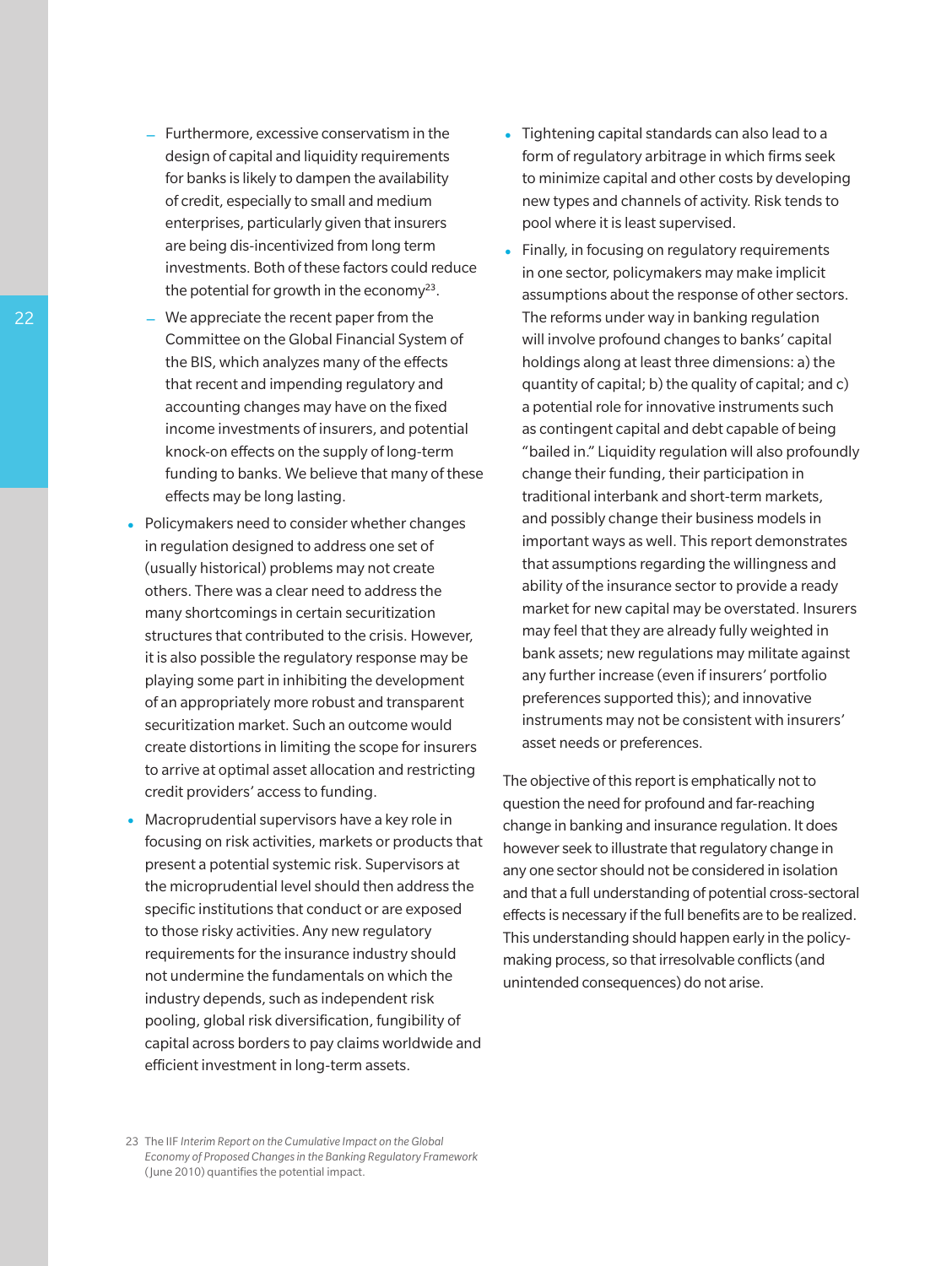Both the BCBS and the European Insurance and Occupational Pensions Authority have recently released results illustrating the impact of proposed new regulations. Each of these studies, however, has been conducted somewhat independently, without regard to the effect each will have on the other. Before entering a new world of regulation, regulators need to address how sectors and the measures applied to them will interact under the new regimes. This requires deep analysis of the incentives faced by institutions in each sector (as issuers of obligations and as purchasers of obligations in the markets), and analysis of how the changes to those incentives are likely to affect the structure and behavior of markets generally. Without such an understanding, it is possible that the very regulations which were designed to prevent another financial crisis may unintentionally prove a destabilizing force. We see this as a key role for the FSB and would welcome the opportunity to work with them in this important endeavor.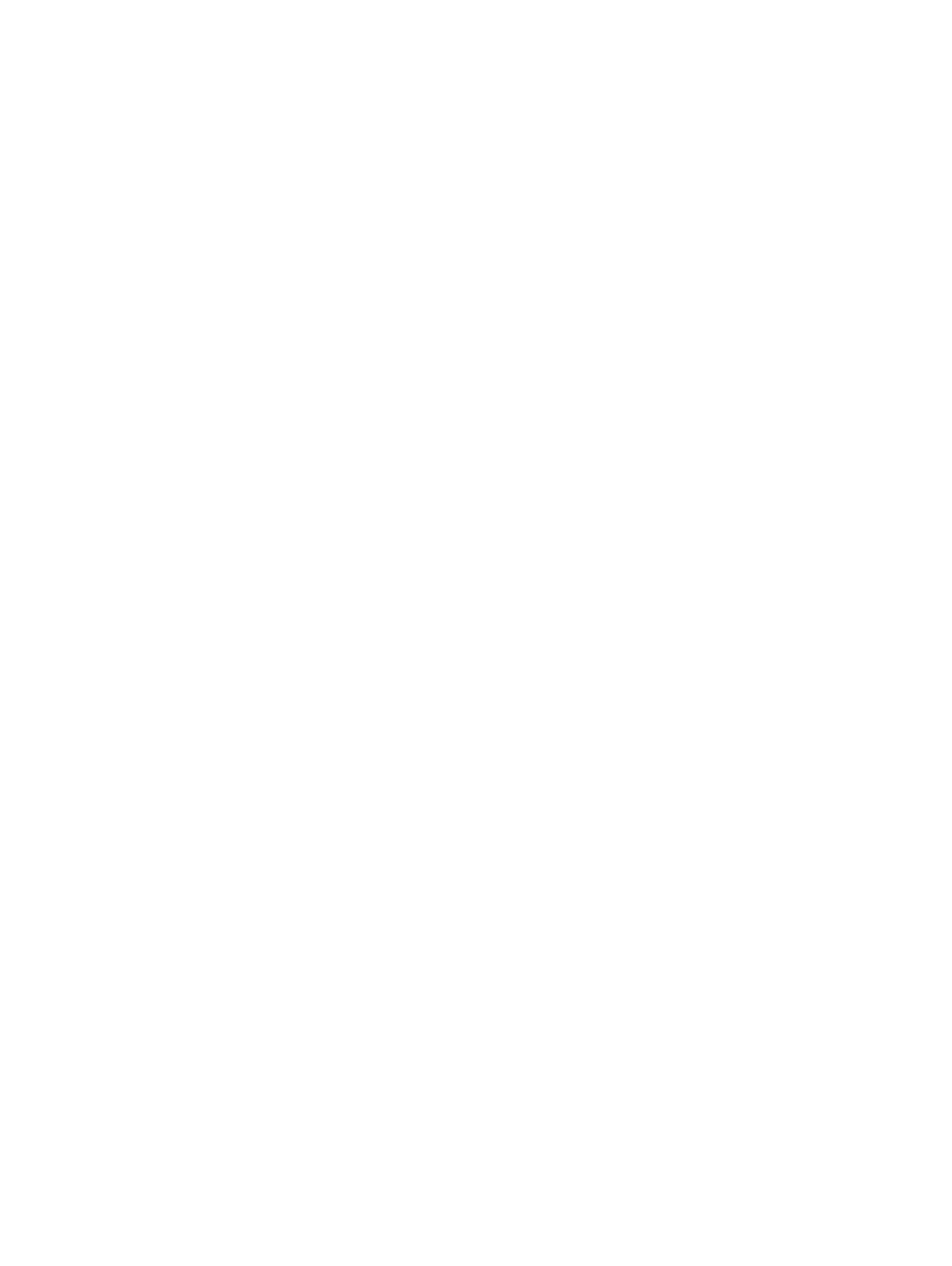### PROJECT TEAM

#### INSTITUTE OF INTERNATIONAL FINANCE

PAUL WRIGHT Senior Director

ANDRES PORTILLA Director, Regulatory Affairs

#### OLIVER WYMAN

MATTHEW LEONARD Partner

ALEXANDER NYREN Senior Manager

CHRISTOPHER MCLAUGHRY Manager

### ACKNOWLEDGEMENTS

This Report is a synthesis of the ideas of many people. The project team would like to thank all contributors including participating firms in the Working Group and Oliver Wyman, for contributing their time, energy and insights so generously.

Copyright © 2011 Oliver Wyman Inc. and the IIF. All rights reserved. This report may not be reproduced or redistributed, in whole or in part, without the written permission of Oliver Wyman and the IIF, and neither Oliver Wyman nor the IIF accept any liability whatsoever for the actions of third parties in this respect. This report may not be sold without the written consent of Oliver Wyman and the IIF. This report is intended to be read and used as a whole and not in parts. Separation or alteration of any section or page from the main body of this report is expressly forbidden and invalidates thisreport.

All opinions, advice and materials provided by Oliver Wyman and the IIF are included, reflected or summarized herein as the "Content". There are no third party beneficiaries with respect to the Content, and Oliver Wyman and the IIF disclaim any and all liability to any third party. In particular, Oliver Wyman and the IIF shall not have any liability to any third party in respect of the Content or any actions taken or decisions made as a consequence of the results, advice or recommendations set forth herein.

The Content does not represent investment advice or provide an opinion regarding the fairness of any transaction to any and all parties. The opinions expressed in the Content are valid only for the purpose stated herein and as of the date hereof. Information furnished by others, upon which all or portions of the Content are based, is believed to be reliable but has not been verified. No warranty is given as to the accuracy of such information. Public information and industry and statistical data are from sources Oliver Wyman and the IIF deem to be reliable; however, neither Oliver Wyman nor and the IIF make any representation as to the accuracy or completeness of such information and has accepted the information without further verification. No responsibility is taken for changes in market conditions or laws or regulations and no obligation is assumed to revise the Content to reflect changes, events or conditions, which occur subsequent to the date hereof.